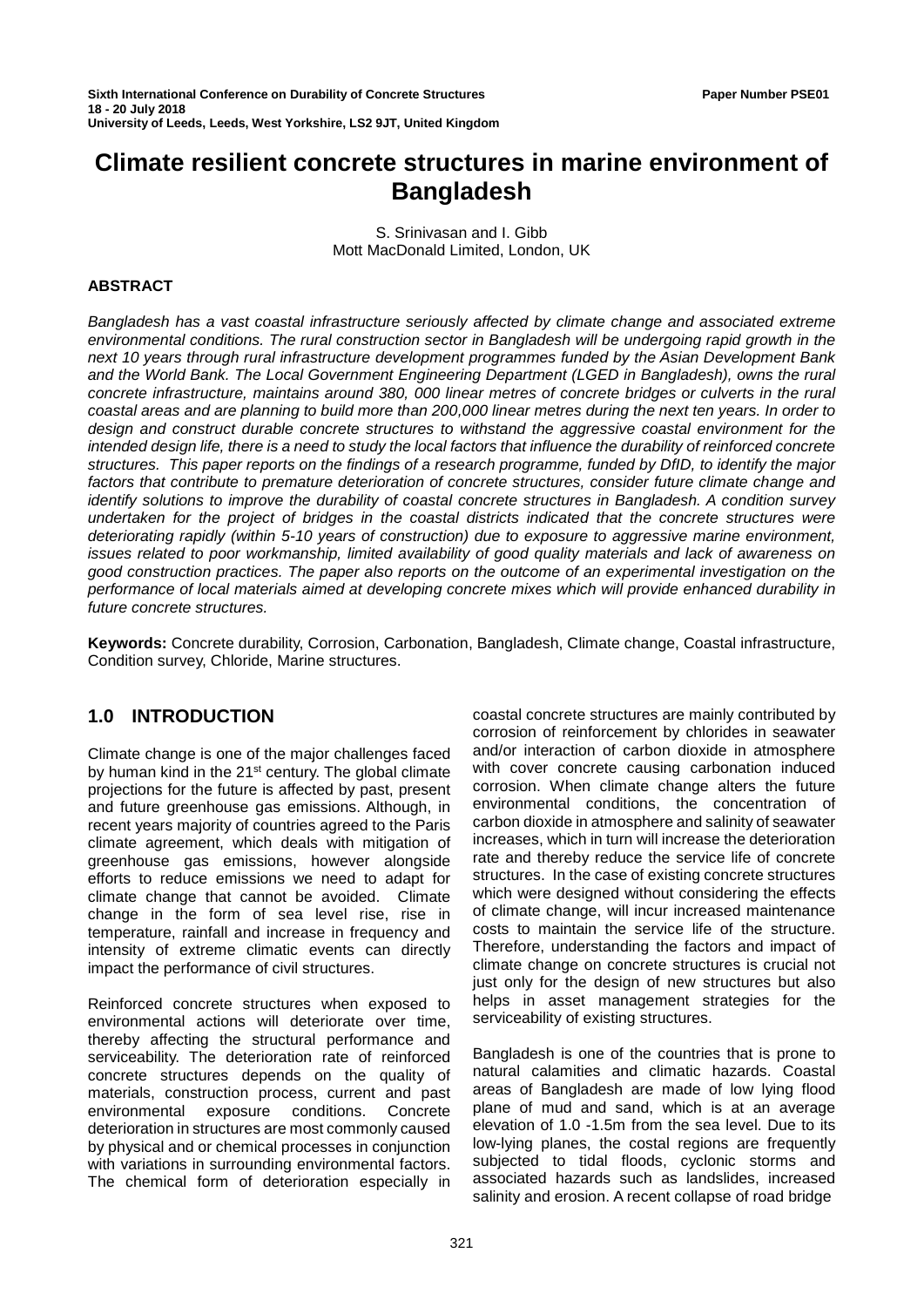| <b>Climate</b><br>element                   | Status of change (ADB 2013)                                                     | <b>Impact on Infrastructure</b>                                                                                                |  |  |  |  |
|---------------------------------------------|---------------------------------------------------------------------------------|--------------------------------------------------------------------------------------------------------------------------------|--|--|--|--|
| Temperature                                 | Current change: 0.4°C during last 50                                            | • accelerates deterioration processes                                                                                          |  |  |  |  |
|                                             | years                                                                           | • increases the water demand in concrete                                                                                       |  |  |  |  |
|                                             | Future: 1.38-1.42°C by 2030 and 1.98-<br>2.35°C by 2050                         | • increases shrinkage and thermal cracking<br>in concrete                                                                      |  |  |  |  |
|                                             |                                                                                 | • needs additional curing measures                                                                                             |  |  |  |  |
|                                             |                                                                                 | • increased thermal expansion of elements in<br>existing structures                                                            |  |  |  |  |
| Rainfall                                    | Current trend: 25 cm in last 50 years<br>(wetter monsoon)                       | • Increased flooding increases flood loading<br>on structures                                                                  |  |  |  |  |
|                                             | Future scenarios: increase in rainfall<br>13.5-18.7% in 2030                    | • Wetter ground causes rising damp and<br>related deterioration of concrete                                                    |  |  |  |  |
|                                             | 22.3-24.7% in 2050                                                              |                                                                                                                                |  |  |  |  |
|                                             | 27% in 2060                                                                     |                                                                                                                                |  |  |  |  |
| Level<br>Sea<br>Rise (SLR)                  | Current SLR: 4-6mm/year<br>Projection in 2030: 21 cm reference to               | • SLR and increase in tidal levels increases<br>the exposure to salts in seawater<br>• Increased risk of corrosion in concrete |  |  |  |  |
|                                             | land inside polders                                                             |                                                                                                                                |  |  |  |  |
|                                             | Projection in 2050: 39 cm reference to                                          | structures                                                                                                                     |  |  |  |  |
|                                             | land inside polders<br>Tidal level will also increase with SLR                  | · Increase in biological deterioration of<br>concrete                                                                          |  |  |  |  |
| Tropical                                    | Tropical cyclone frequency and intensity                                        |                                                                                                                                |  |  |  |  |
| cyclones                                    | will rise the destruction due to wind and                                       | • Increases the wind loading and flooding<br>loading on structures                                                             |  |  |  |  |
| and surges                                  | surges<br>The tropical cyclones may have wind up                                | • Increases the contamination of construction<br>materials                                                                     |  |  |  |  |
|                                             | to 275 km/hr in the future                                                      |                                                                                                                                |  |  |  |  |
| Salinity                                    | The 5 ppt (5000 ppm) line will move<br>further inland affecting the Pourashavas | • Increased salinity increases the risk of<br>reinforcement corrosion                                                          |  |  |  |  |
|                                             | of Amtali and Galachipa in 2050 and the<br>whole of these Pourashavas and       | • Increases the contamination of construction                                                                                  |  |  |  |  |
|                                             | Mathbaria will come under the 5 ppt                                             | materials                                                                                                                      |  |  |  |  |
|                                             | (5000 ppm) line in 2100                                                         | • More structures exposed to chlorides                                                                                         |  |  |  |  |
| CO <sub>2</sub>                             | Baseline in 2005: CO <sub>2</sub> emission of 40 Mt                             | • Increases the depth of carbonation in                                                                                        |  |  |  |  |
| emission                                    | Future emission in 2050 with no                                                 | exposed concrete thereby increases the                                                                                         |  |  |  |  |
| (Gunter and<br>Rahman,<br>$\sim$ 1 $\sim$ 1 | improvement in energy efficiency: 628 Mt<br>(15 times to 2005 value) and with   | risk of reinforcement corrosion in concrete                                                                                    |  |  |  |  |

#### <span id="page-1-0"></span>**Table 1.** Climate change impact on coastal concrete infrastructure

across Silna river in Gopalganj district caused by erosion of river bed is shown in [Fig.](#page-2-0) 1.

times to 2005 value)

reaching EU's 2030 efficiency: 183 Mt (7

2012)

The future climate change scenario and its impacts on coastal concrete structures in Bangladesh is summarised in [Table 1.](#page-1-0) Understanding the implications of climate change on concrete structures is crucial in the design of new structures as well as effective maintenance of existing structures. The paper mainly reports on the outcome of an experimental investigation on the performance of local materials aimed at developing concrete mixes which will provide enhanced durability and climate resilient concrete structures.

# **2.0 BACKGROUND - COASTAL REGION OF BANGLADESH**

#### **2.1 Geography and climate**

Bangladesh has a large coastal area within the Bay of Bengal that covers 19 districts (148 sub districts), accounting for 32% of the land area (Dasgupta *et al.* 2014). Majority of land close to the coasts is a flood plane of mud and sand at an average elevation of 1.0 – 1.5m from the sea level. Soil formations of Bangladesh consist predominantly of medium to fine sands, silts and clays and a combination of these soil fractions. In the south-east zone of the country fine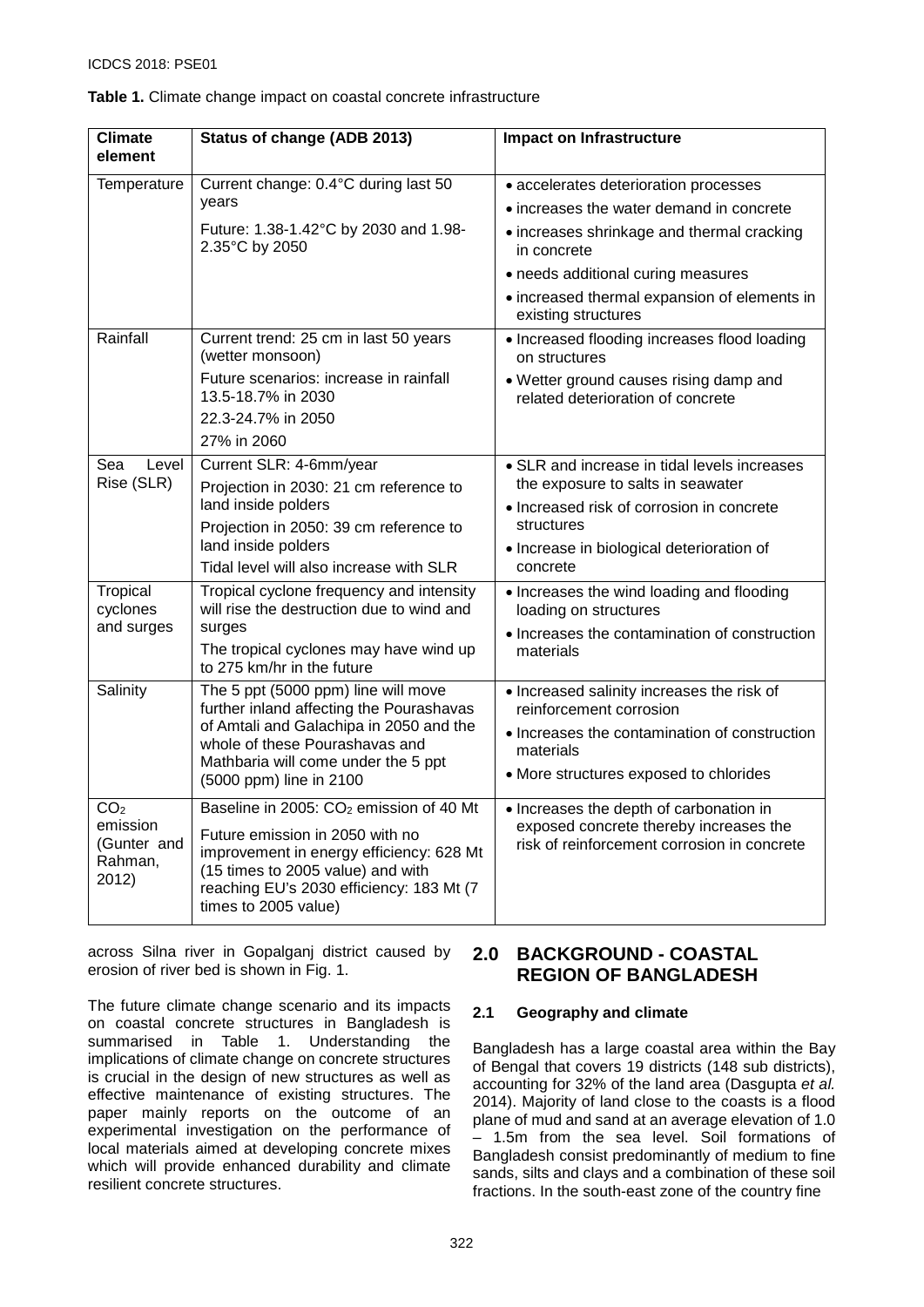

<span id="page-2-0"></span>**Fig. 1.** Silna river road bridge collapse caused by erosion of river bed

sand and silt and a combination of the two are more frequently encountered than clay especially in the upper layers of the soil strata (Serajuddin, 1998).

Bangladesh has tropical monsoon type climate with hot and rainy summers and dry winters. The country experiences warm temperature from March-October, with peak in April - 33.5°C and a secondary peak in September  $-31.6^{\circ}$ C. January is the coolest month with lowest minimum temperature averaging at 12.5°C. Bangladesh receives average annual rainfall of 2286mm (ADB, 2013). Most of the rainfall occurs in the monsoon period between June-September, which amounts to approximately 70% of the annual rainfall. The normal humidity variation in a year is between 70-85% and high humidity levels are observed in the monsoon period (June-September) (Mondal *et al.* 2013).

#### **2.2 Local construction materials**

Bangladesh imports most of the raw materials (Clinker, Gypsum, Fly ash, Limestone fines and Slag) required for cement production. Mainly two types of cement are currently available in the country, Portland Composite Cement (CEMII) constitute the bulk production and Ordinary Portland Cement (CEM I) constitute the rest (IDLC 2013; Uddin Mohammed, 2007). The Portland Composite Cement conforms to EN 197-1:2003, CEM II/B-M type and is composed of Clinker: 70-79%, Gypsum up to 5% and up to 20% of Fly ash/Limestone/Slag. It should be noted that the 'M' designation in cement type means that any of the replacement materials can be used. Due to lack of government regulations to use waste materials or byproducts that has potential benefits in concrete (Tammim *et al.* 2013), most of the mineral additions such as fly ash, slag and limestone powder are imported from neighbouring countries.

Based on the discussions during site inspection, general opinion of contractors and/or concrete manufacturers in the rural regions of the country is that CEM I based concrete is better in all aspects

including durability as compared with CEM II due to the superior strength characteristics of CEM I based concrete. It was also observed that one of the major impediments in use of higher additions of SCMs in the cement is the marketing competition between various cement suppliers in the country to produce high strength (28 days strength) cement and more often strength is used as primary criteria in choosing particular brand cement for a construction project. Moreover, the benefits of using blended cements on long-term strength and durability characteristics of concrete are not very well adapted in national standards.

Scarcity of natural rock deposits in Bangladesh necessitates the use of brick aggregates in concrete. Moreover, brick aggregates are widely used in concrete production in the country especially in rural areas due to its ready availability, low cost and low unit weight (lesser transportation costs and low workmanship efforts) as compared with stone aggregates. The brick aggregates are produced by crushing standard bricks either manually or by using crusher machines. First class picked Jhama brick chips are generally specified as preferred coarse aggregates in construction projects. Shingle gravel aggregates (round shaped stone), available in northern parts of the country are used in concrete<br>production due to their better workability workability characteristics. In addition to fresh aggregates, recycled aggregates are available mainly in cities, where the aggregates are recycled from demolished concrete structures (Uddin *et al.* 2013).

Natural sand available in the coastal regions may contain high silt or clayey silt content, which when used as fine aggregate is detrimental to the performance of concrete. Crushed stone dust available as a by-product from stone crushing industry in Sylhet has a great potential to be used as fine aggregate in concrete (Ahmed *et al.* 2010), but due to lack of awareness and regulations, stone dust is generally not accepted in the rural infrastructure projects.

#### **2.3 Material and workmanship issues**

Use of unsuitable or contaminated materials and lack of quality workmanship are the major contributors to the premature deterioration of concrete especially in coastal regions of Bangladesh (Basunia and Choudhury 2001). Moreover, in rural and coastal regions of Bangladesh, extreme cyclonic weather conditions are becoming more frequent contributing to the migration of the skilled workforce able to produce, place and cure concrete to optimise its durability (Rahman and Rahman 2015).

A number of defects, which originate at the time of construction, are the result of poor workmanship. In concrete construction the two most common deficiencies which occur are: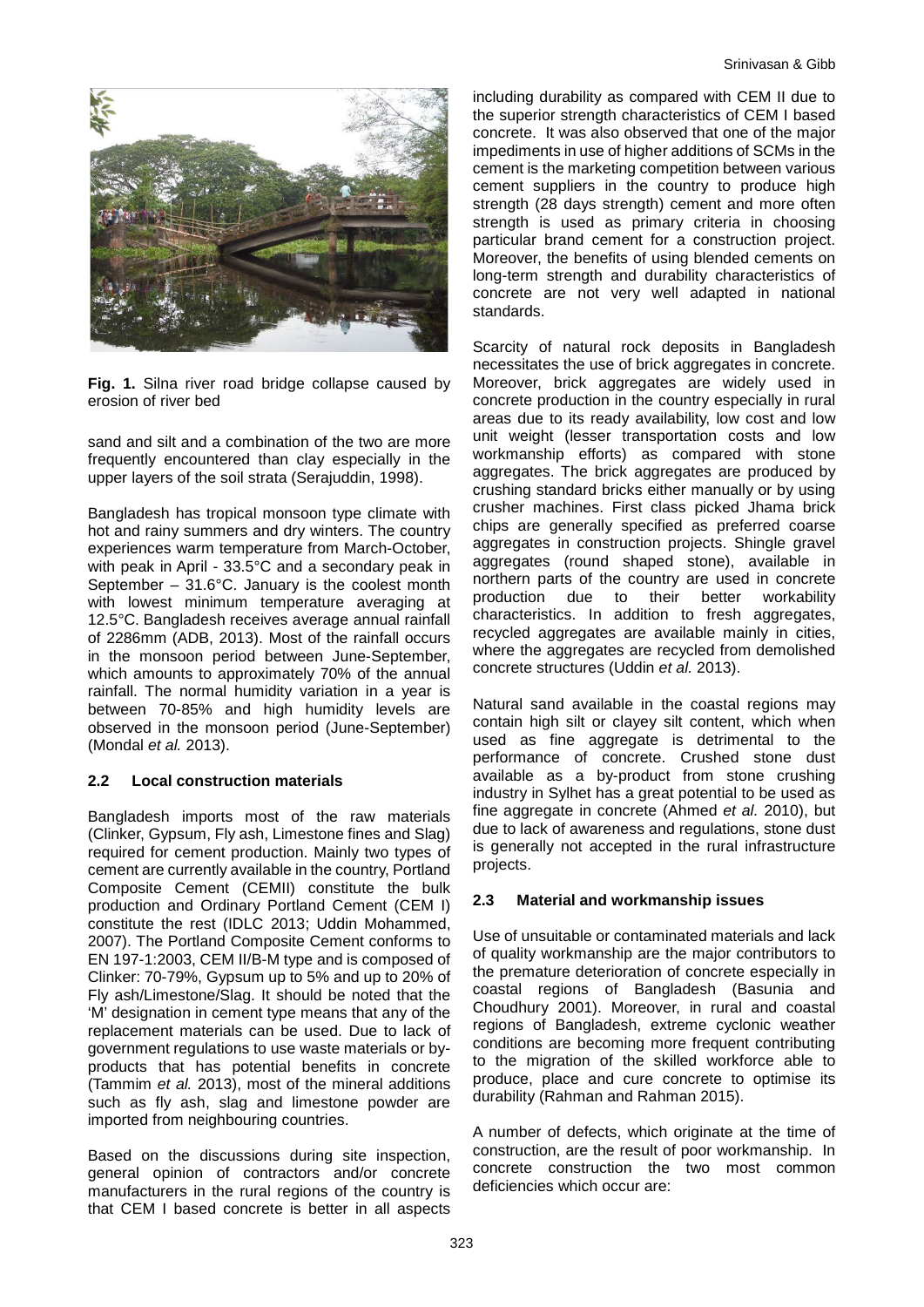- Porous concrete, with air pockets and honeycombing and lack of cover; air pockets or entrapped air are usually the result of insufficient compaction (vibration)
- Insufficient cover to reinforcement, caused by a poor standard of steel fixing, incorrect positioning or deformation of bars, the omission of spacers, movement of the steel during concrete placing, or irregularities in the formwork surfaces (or ground surface, where concrete is cast against the ground)

Previous studies on concrete structures in coastal environment suggest serious issues relating to the poor workmanship at the time of construction (Uddin Mohammed 2007, Basunia and Choudhury 2001). Some of the identified workmanship issues that resulted in early deterioration of structures include:

- Use of contaminated materials<br>Mistakes in or poor
- poor control over quantities/types of constituents in concrete mixes
- Use of un-sieved aggregates, un-washed aggregates and overly wet sand
- Lack of storage facilities for construction materials
- Excess water in the mix
- Use of incorrect concrete mixes
- Inadequate curing practices and period
- Distortion and displacement of formwork
- Placing of concrete from large height
- Improper compaction of concrete

#### **2.4 Review of local research on concrete performance**

#### Use of Supplementary Cementitious Materials (SCMs)

Studies on the use of locally available fly ash generated from Barapukeria power plant in concrete suggests that around 5-10% of fly ash can be used as<br>cement replacement in concrete without replacement in concrete without compromising on the workability and 28 days strength of the concrete (Alam *et al.* 2006). However, the merits of later age (56 days and above) strength development of fly ash based concrete were not reported in this study. Another study on the use of Barapukeria fly ash blended cement in improving the durability characteristics of concrete suggests a replacement level of 30-50% based on the improvement in strength after 90 days and reduction in the permeability of concrete measured by water permeability and rapid chloride penetration resistance of concrete (Islam and Islam, 2014). A study on the long-term strength performance of cement mortars with fly ash as partial replacement of cement at different levels suggest an optimum dosage of 40% based on 90 days compressive and tensile strength development results (Islam and Islam, 2010).

Local research on the use of slag as cement replacement in concrete suggests 30% slag as

optimum cement replacement based on better strength characteristics, ultrasonic testing on cube samples and resistance to physical deterioration caused by exposure to different concentrations of salt water (Moinul Islam *et al.* 2010).

#### Stone aggregates vs Brick aggregates

Studies on strength characteristic of brick aggregate concrete suggests a 33% reduction in compressive strength and 28% reduction in elastic modulus compared with stone aggregate concrete (Abdur Rashid 2012). A partial replacement of stone aggregate with brick aggregate produced better strength characteristics compared to full replacement (Khaloo, 1994). Some of the studies on the use of high quality crushed bricks in concrete reported better compressive strength compared to crushed stone aggregates (Akhtaruzzaman and Hasnat, 1983; Khaloo, 1994; Mansur *et al.* 1999).

Durability performance of crushed brick aggregate concrete suggests greater water penetration and higher chloride ion permeability compared to crushed stone aggregate concrete (Anwar Hossain, 2011). In this study it was also reported that the water permeability of crushed brick aggregate concrete was found to be directly influenced by the crushing strength of brick, absorption capacity and LA abrasion value of brick.

Durability studies of brick aggregate concrete exposed to salt environment suggests, low resistance to chloride penetration and reduction in time to initiation of corrosion of reinforcement with increase in brick aggregate content (Adamson, 2015). However, due to high porosity of brick aggregates, the concrete with brick aggregates showed superior freeze-thaw resistance characteristics compared with 100% crushed stone coarse aggregate concrete. In addition to this, brick aggregate concrete had demonstrated better performance in high alkali content concrete and the low expansion caused by alkali-silica reaction (ASR) did not affect the engineering properties of brick aggregate concrete (Bektas, 2014).

#### Curing

Curing of concrete is crucial to maintain the moisture and temperature in concrete for early age strength development and to minimise shrinkage cracking in the concrete. Local standards specifies that the concrete temperature shall be maintained above 10°C and shall be cured for at least 7 days after placement for normal concrete and 3 days for high early strength concrete (LGED 2015).

Previous case studies on condition survey of concrete structures in coastal areas of Bangladesh identified inadequate curing to structural members viz., columns, beams and walls and use of contaminated water for curing resulted in early deterioration of concrete (Bosunia and Choudhury, 2001; Uddin Mohammed, 2007; LGED, 2015).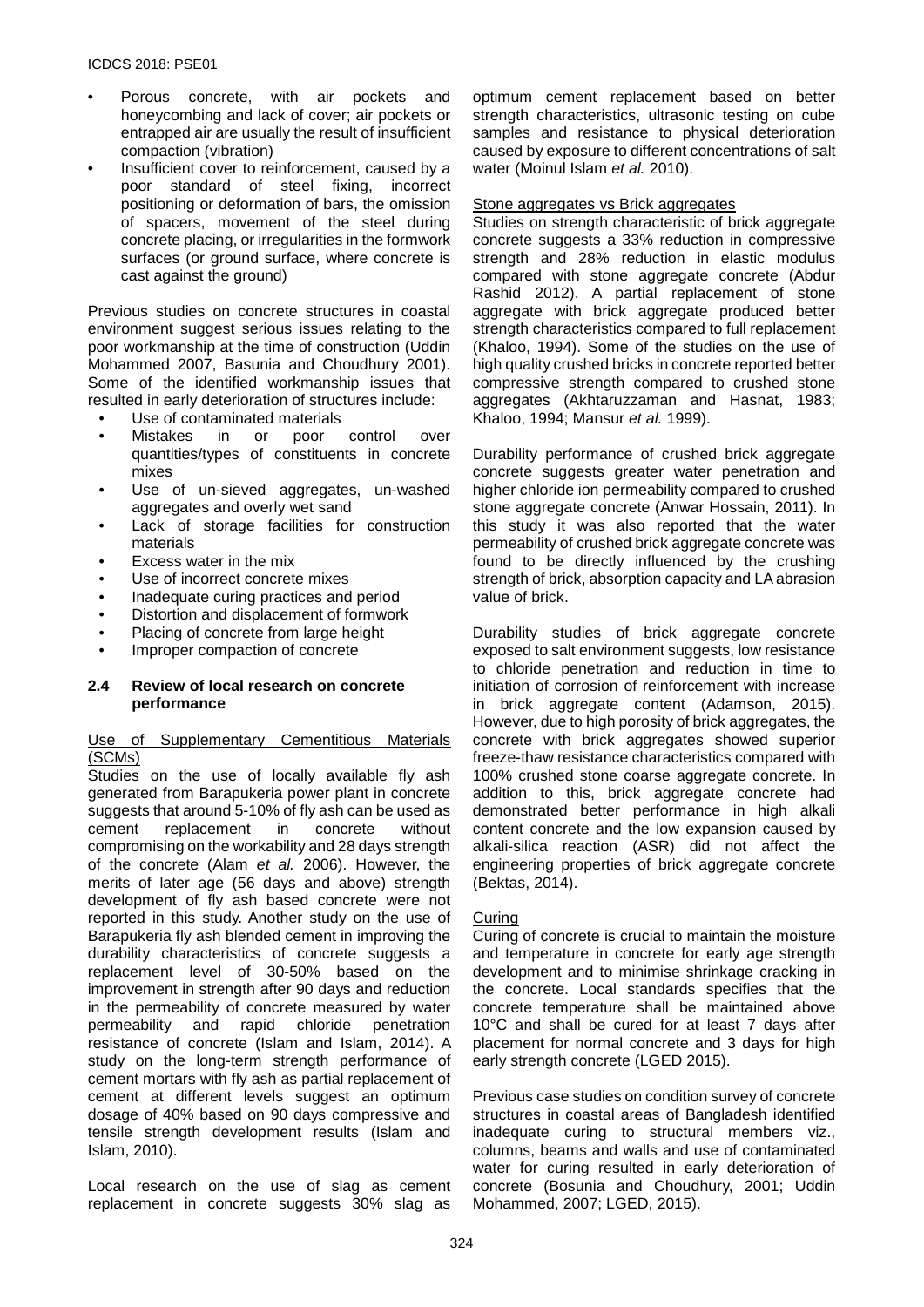Research studies on the effect of sea water curing on concrete strength characteristics suggests a 10% drop in compressive strength of seawater cured concrete compared with plain water cured concrete (Moinul Islam *et al.* 2011). However, studies on variable curing conditions of brick aggregate concrete suggest lesser influence on strength development compared with stone aggregate concrete (Ahmed and Saiful Amin, 1998). This unique property of brick aggregate is caused by the higher absorption of porous brick aggregates, which provides internal moisture required for cement hydration and particularly in the case of inadequate curing at the surface.

#### **2.5 Rationale of the study**

Although majority of local research studies focused on wide range of topics related to environment, materials and performance of concrete structures in coastal regions of Bangladesh, some gaps were identified, which need to be addressed to understand and develop climate resilient and durable concrete structures for coastal regions of Bangladesh. Some of the identified gaps in the literature are as follows:

- Very little information on the benefits higher replacement levels of locally available fly ash and slag on long-term strength development and corrosion resistance of concrete.
- Numerous studies on the comparison of stone aggregates vs brick aggregates mainly focussed on the strength characteristics, however limited information was available on the variability in quality of brick aggregates, measures to improve quality of brick aggregates and corrosion resistance of brick aggregate concrete.
- Some of the previous surveys of concrete structures in coastal regions identified that corrosion of reinforcement and workmanship issues are the major reasons for deterioration of concrete structures based on visual observations. However, no testing data is available on the condition of concrete structures and in particular little information related to local exposure condition, extent of chloride and carbonation levels in concrete, extent of corrosion activity by half-cell surveys and in-situ strength and condition of concrete.
- Most of the available literature on durability studies of concrete using locally available materials focussed on influence of strength, very little on permeation properties of concrete and no information/data on corrosion resistance of concrete and steel type.
- Chloride induced corrosion models are widely used as a tool to predict the service life of concrete structures in the marine environment. These models need crucial information on the durability properties such as chloride migration coefficient, maturity/strength development characteristics, surface chloride and climatic information of local environment. This information obtained at different exposure zones

in the coastal regions of Bangladesh would be invaluable for the design and service life assessment of concrete structures in the region.

The full scope of this research project covers all the above identified gaps, however this paper mainly focusses on the experimental investigation of various concrete mixes using different combinations of locally available materials on durability performance and service-life assessment of concrete exposed to coastal environmental conditions by taking into account climate change and associated increase in environmental loading.

### **3.0 EXPERIMENTAL METHODOLOGY**

#### **3.1 Selection of variables and levels**

Given that the increase in blend levels will most likely improve the durability performance of concrete, it is necessary to consider all cements with at least two addition levels. CEM I is often perceived as the "quality" cement and has been frequently specified on major government contracts in Bangladesh, whereas European specifications and standard BS 8500- 1:2015+A1:2016 would use blended cements in more aggressive environments, particularly when exposed to chlorides. The increased dosage of SCMs in cement should improve the durability, sustainability and potentially reduce the cost of concrete.

It is unlikely that multiple sources of coarse aggregates are available at the rural sites under consideration in this project, therefore blends of material was not tested, instead the options trialled are 100% natural aggregate and 100% machine processed brick.

Three free water cement ratios was considered which will reflect the range of mixes used and act as a proxy for the effect of adding a water-reducing plasticiser. Mixes are prepared with potable water and contaminated water at two different concentrations, which mainly helps to study the influence of use of contaminated water caused by issues related to poor workmanship on the durability performance of concrete. It is anticipated that using contaminated water will reduce the binding capacity of the concrete, accelerating the ingress of external chlorides. The selected concentration of contaminated water is based on the concentration level of local water tested in the four coastal districts.

Mixes are also prepared with two levels of corrosion inhibitor (CI) and without any CI as a control. While corrosion inhibitors are unlikely to be added on site in rural projects, consideration is being given to incorporating them into the bagged cement products.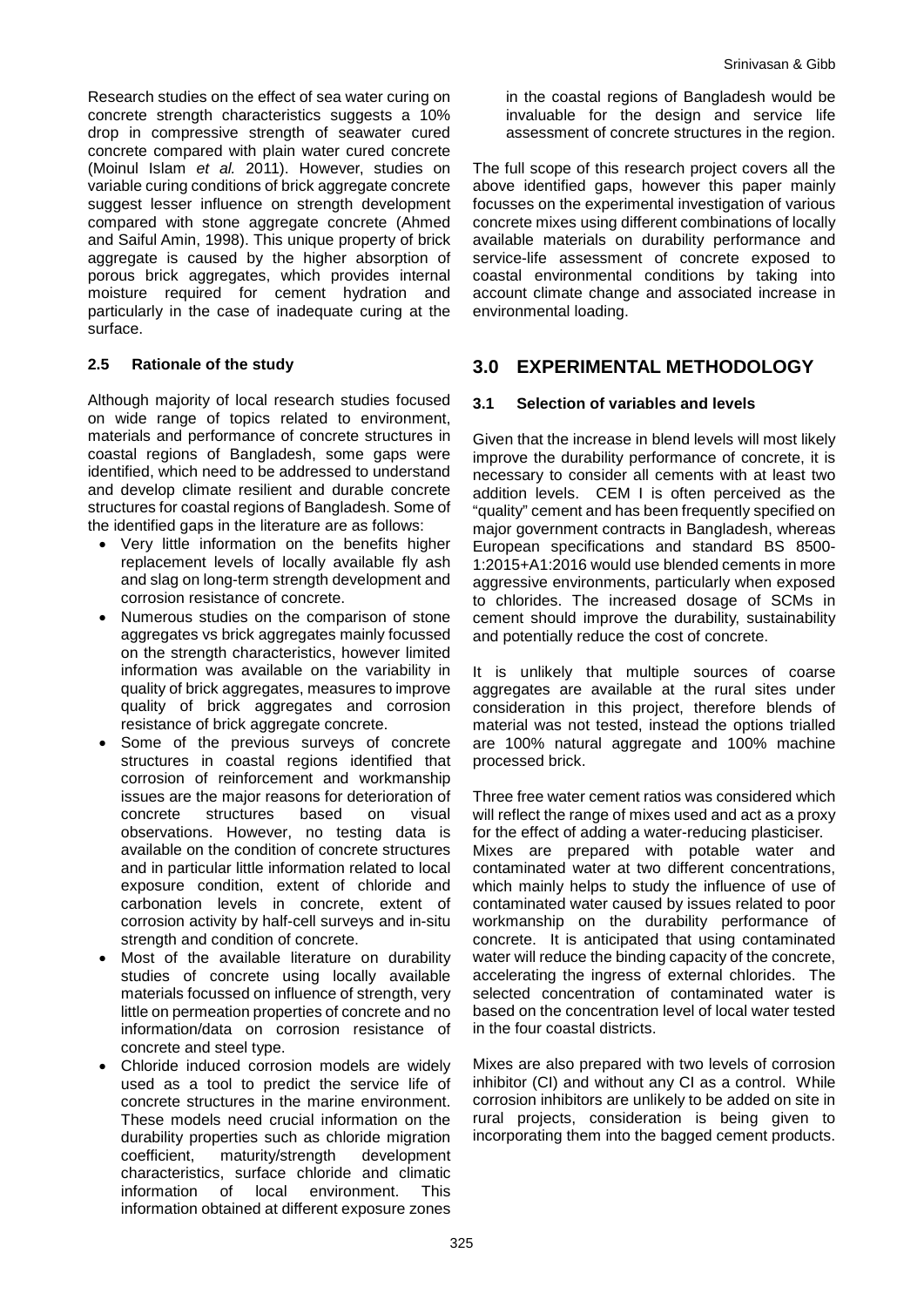<span id="page-5-0"></span>**Table 2.** Experimental variables matrix

| <b>Material</b>                          | <b>Measurand</b> | Variable type                                   | No<br>Οf<br><b>Variables</b> |
|------------------------------------------|------------------|-------------------------------------------------|------------------------------|
| Cement                                   | Categorical      | CEM I                                           | 5                            |
| type                                     |                  | CEM IIA-V<br>(20%<br>FA)                        |                              |
|                                          |                  | CEM IIB-V (30%<br>FA)                           |                              |
|                                          |                  | CEM IIB-S (20%<br>slag)                         |                              |
|                                          |                  | CEM IIIA (40% slag)                             |                              |
| Cement<br>content<br>(free w/c<br>ratio) | Quantitative     | 0.6, 0.5, 0.4                                   | 3                            |
| Coarse<br>aggregate                      | Quantitative     | Natural<br>aggregate<br>(NA)                    | 3                            |
| type                                     |                  | Machine crushed<br>Brick (MCB)                  |                              |
|                                          |                  | Cement<br>Coated<br>Brick (CCB)                 |                              |
| Water                                    | Quantitative     | Potable                                         | 3                            |
|                                          |                  | Contaminated level<br>1 (0.5% Cl <sup>-</sup> ) |                              |
|                                          |                  | Contaminated level<br>2 (1.0% Cl <sup>-</sup> ) |                              |
| Corrosion                                | Quantitative     | 0                                               | $\overline{3}$               |
| Inhibitor                                |                  | (Calcium<br>Type 1<br>Nitrate based)            |                              |
|                                          |                  | (Amino<br>Type<br>2<br>alcohol based)           |                              |

While calcium nitrite (commonly used CI) is an expensive constituent, which would preclude it from widespread application, there is evidence (Baghabra *et al.*, 2003) that the significantly cheaper calcium nitrate can also be effective at extending the propagation period of the housing process.

Fine aggregate tends to be natural sand and will not be treated as a variable. Although the sand may be contaminated with chlorides and possibly clay/silts, these effects are assessed using contaminated water and varying the w/c ratio (the main effect of excessive fines in the sand will be to increase water demand).

Based on the above discussions, the final variable matrix for the experimental study is presented in [Table 2.](#page-5-0)

#### **3.2 Material selection and testing**

#### *Cement:*

Ordinary Portland Cement (OPC) or CEM I cement conforming to BS EN 197-1:2011 and BDS 197-1

#### *Fly ash:*

Fly ash used in the study was sourced from India and conforms to BS EN 450-1: 2012 requirements.

#### <span id="page-5-1"></span>**Table 3.** Physical characteristics of stone aggregates

| <b>Test Parameter (units)</b>                          | Result |
|--------------------------------------------------------|--------|
| <b>Specific Gravity</b>                                |        |
| $20 \text{ mm}$                                        | 2.74   |
| 10 <sub>mm</sub>                                       | 2.65   |
| Water Absorption (%)                                   |        |
| $20 \text{ mm}$                                        | 0.40   |
| $10 \text{ mm}$                                        | 0.73   |
| Unit weight (kg/m <sup>3</sup> )                       |        |
| $20 \text{ mm}$                                        | 1667   |
| $10 \text{ mm}$                                        | 1472   |
| LA Abrasion                                            |        |
| Combined aggregates (50% of<br>20 mm and 50% of 10 mm) | 30.0   |
| Ten percent fines (%)                                  |        |
| Combined aggregates                                    | 9.96   |
| Flakiness Index (%)                                    |        |
| $20 \text{ mm}$                                        | 14.84  |
| $10 \text{ mm}$                                        | 36.22  |
| Elongation Index (%)                                   |        |
| $20 \text{ mm}$                                        | 33.33  |
| $10 \text{ mm}$                                        | 41.22  |

#### *Slag:*

The slag used in the study was sourced from Japan and conforms to limits specified in EN 15167-1:2006.

#### *Coarse Aggregates:*

Most of the stone aggregates used in rural infrastructure projects in Bangladesh are imported from neighbouring countries. The source of these stone aggregates are quite variable depending on the availability and cost of transporting to the construction location. Although locally quarried stone aggregates are available in some regions of the country, the quality of the aggregates were observed to be variable and in most cased does not comply with local standards.

The stone aggregates used in this study were a combination of local aggregates (10 mm nominal size) and imported Vietnam aggregates (20mm nominal size) collected from Gaptoli in Dhaka.

The brick aggregates were also collected from Gaptoli, where a combination of first class bricks and picked Jhama brick were selected and machine crushed, such that the combined aggregates had a LA Abrasion value close to the LGED limit of 40. The physical characteristics of the stone aggregates and brick aggregates are presented in [Table 3](#page-5-1) and [Table 4](#page-6-0) respectively.

#### *Fine Aggregates:*

The fine aggregate used in the study was sourced from Sylhet. The physical properties of the fine aggregate are presented in [Table 5.](#page-6-1)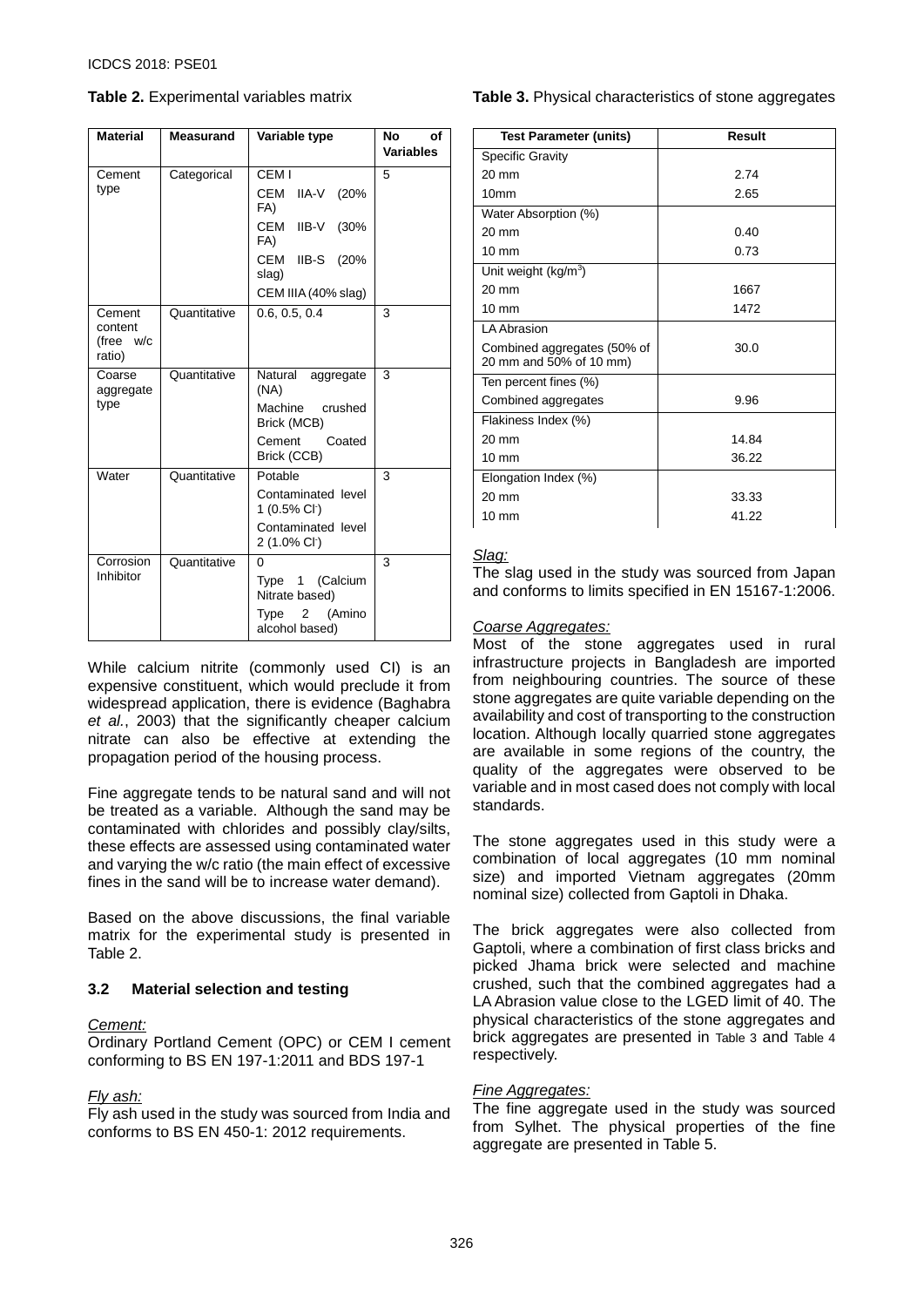<span id="page-6-0"></span>**Table 4.** Physical characteristics of stone aggregates

| <b>Test parameter (units)</b>    | <b>Result</b> |
|----------------------------------|---------------|
| <b>Specific Gravity</b>          | 2.06          |
| Water Absorption (%)             | 14.99         |
| Unit weight (kg/m <sup>3</sup> ) |               |
| <b>LA Abrasion</b>               | 42.26         |
| Ten percent fines (%)            | 12.19         |
| Flakiness Index (%)              | 23.03         |
| Elongation Index (%)             | 44.34         |
| Fineness modulus                 | 7.03          |

<span id="page-6-1"></span>

|  |  | Table 5. Physical characteristics of fine aggregate |
|--|--|-----------------------------------------------------|
|--|--|-----------------------------------------------------|

| <b>Test parameter (units)</b>    | Result |
|----------------------------------|--------|
| <b>Specific Gravity</b>          | 2.57   |
| Water Absorption (%)             | 1.28   |
| Unit weight (kg/m <sup>3</sup> ) | 1587   |
| Fineness modulus                 | 2.98   |

#### *Water:*

Tap water suitable for drinking was used as mixing water in the production of concrete mixes.

#### *Water reducing admixtures (HRWA):*

Sikament 2002 NS, which is a high range water reducing admixture (HRWA) manufactured by Sika India Ltd was used in this study. This is a modified Naphthalene Formaldehyde Sulphanate (SNF) based water reducing admixture that has a relative density of 1.17 kg/l and pH greater than 6.

#### *Corrosion inhibitor:*

Corrosion inhibitors are often used to prolong the initiation period to corrosion of reinforcement in concrete. In the context of this study, while corrosion inhibitors are unlikely to be added on-site in rural infrastructure projects, it is considered that there could be an opportunity to incorporate them in the bagged cement products. While calcium nitrite (commonly used CI) is an expensive constituent, which would preclude it from widespread application, there is evidence (Baghabra *et al.*, 2003) that the significantly cheaper calcium nitrate can be effective at extending the propagation period of the corrosion process. Moreover, calcium nitrate based corrosion inhibitors are available in granules, which can be easily inter-ground with clinker/cement to produce bagged cement product.

Two types of corrosion inhibitors are tested in this study. Calcium nitrate based corrosion inhibitor (powder sample) and commercially available amino alcohol based corrosion inhibitor (Sika ferro guard 901) was used in the study.

#### **3.3 Batching, Mixing, Casting and Curing**

The concrete mix design was based on yield method. All the concrete mixes were designed for a target slump of 75-100mm and therefore the W/C ratio for each mix was adjusted during the trial mixing to achieve this target slump. Material proportioning was done by pre-weighing bulk materials in a container on a digital scale to the nearest 0.01kg. Prior to batching of ingredients for each concrete mix, the moisture content of the aggregates was measured, a moisture correction was applied to the aggregates and water content of the mix was adjusted to achieve the saturated surface dry (SSD) mix proportioning. In addition to this, where liquid based chemical admixtures are used in the concrete mix the water contributed by the admixture is compensated in the total water content. Liquid based chemical admixtures were measured volumetrically to the nearest millilitre. All the constituents of the concrete were mixed in a 10/7 concrete mixer with a maximum capacity of 100 litres. Prior to each mixing, the concrete mixer was wetted using a damp cloth to prevent the absorption of water from the mix.

Each concrete mix was tested for fresh concrete density, nine concrete cylinders (100mm diameter and 200mm height) were cast for strength and durability testing (NT Build 492 test). All the cylinder moulds were cured by immersing in water containing saturated calcium hydroxide solution in large plastic drums until the age of testing. Concrete cylinders containing salt additions were cured in separate curing drums to avoid contamination of the other concrete specimens.

#### **3.4 Durability testing of concrete**

The chloride migration test was carried out in accordance with Nordic standard NT Build 492. The migration coefficient value for the concrete mix gives an indication on the ability of concrete to resist chloride ions, so lower values of migration coefficient indicates more durable concrete mix. Although there are number of tests available to assess the durability property of a concrete mix, the NT Build 492 chloride migration test was selected because of its widespread acceptance within the industry and its output is suitable for use in durability models. The service life models use the non-steady state migration coefficient in the calculations to assess the remaining service life for an existing structure or compute cover needed for a new structure for a given design life.

The concrete specimens used for the test were sliced from concrete cylinder samples, by eliminating top and bottom 50mm depth of concrete and the samples were prepared in accordance to the procedure described in NT Build 492 standard (NT Build 492, 1999, Tang, 1996).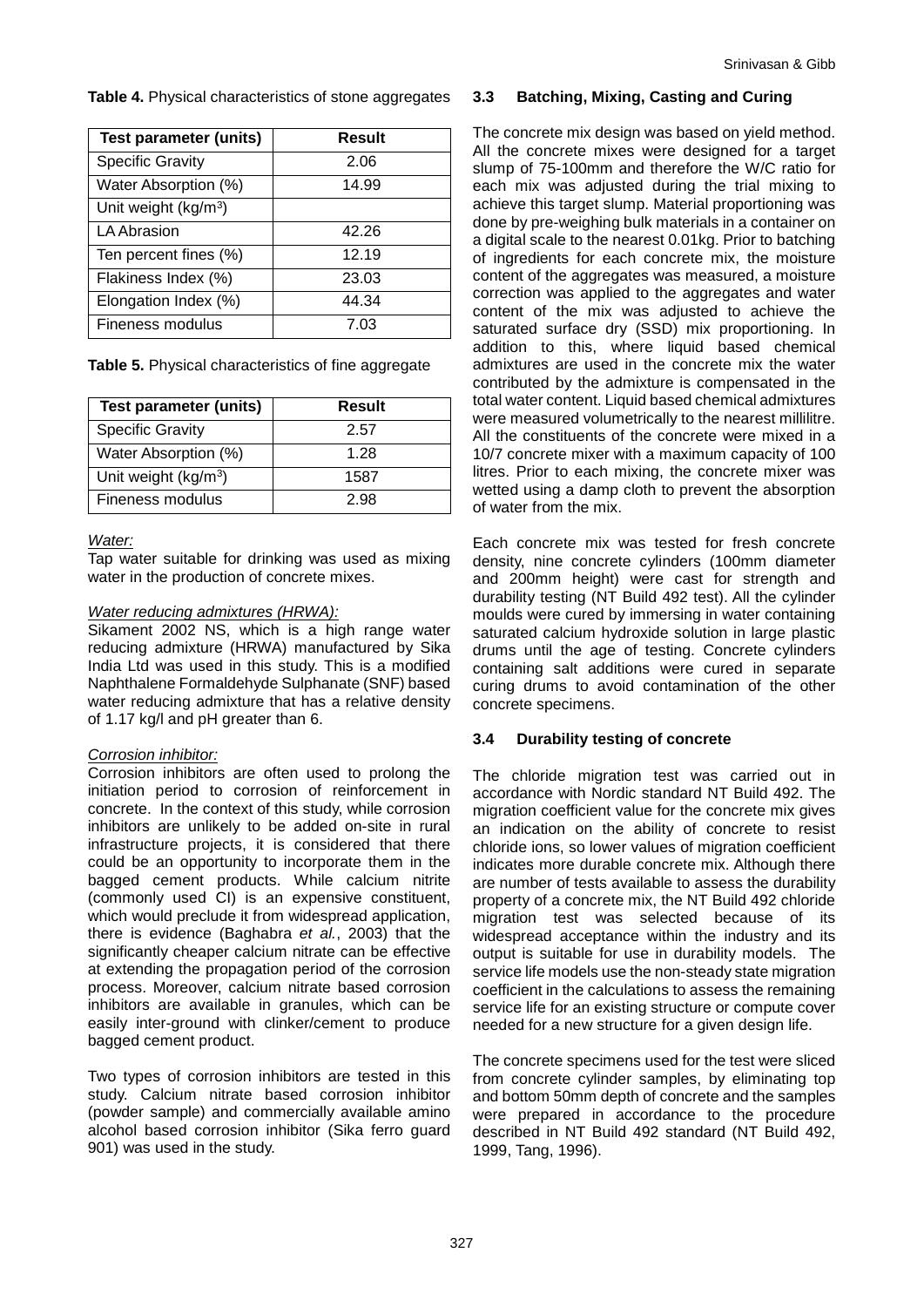#### ICDCS 2018: PSE01

After subjecting the concrete specimens to chloride migration test for 24 hrs, the test specimens were split into two halves and 0.1 N Silver Nitrate (AgNO<sub>3</sub>) was sprayed at the cross section to indicate the depth of penetration of chloride ions into the concrete specimen. The chloride penetration depth is taken as the average of seven different measurements along the cross-section of the specimen, which is then used to calculate the non-steady state migration coefficient D<sub>nssm</sub> of concrete using equation (1).

$$
D_{nssm} = \frac{0.0239(273 + T)L}{(U - 2)t} \left( x_d - 0.0238 \sqrt{\frac{(273 + T)L x_d}{U - 2}} \right)
$$
(1)

#### where

D<sub>nssm</sub> : non-steady state migration coefficient x  $10^{-12}$  m<sup>2</sup>/s

- U : absolute value of the applied voltage, V<br>T : average value of the initial and final temp
- : average value of the initial and final temperatures in the anolyte solution Deg C
- L : thickness of the specimen, mm
- $X<sub>d</sub>$  : average value of the penetration depths, mm
- t : test duration, hour

#### **3.5 Concrete mix details**

Based on the various factors and variables considered in total 30 different concrete mixes are tested. Among the 30 different concrete mixes, first 15 mixes (R-01 to R-15) contained stone aggregates and second 15 mixes (R-16 to R-30) contained machine crushed brick aggregates. All these 30 concrete mixes vary in different levels of cement content, cement type, aggregate type, salt contamination levels and corrosion inhibitor type. The final W/C ratio and the proportions for each mix was obtained for a target slump of 75-100mm.

The final SSD mix details per cubic metre of concrete along with slump achieved for each mix for stone aggregate concrete mixes and brick aggregate concrete mixes are shown in [Table 6.](#page-9-0) 

# **4.0 RESULTS AND DISCUSSION**

#### **4.1 Stone aggregate vs Brick aggregate**

The 28-day compressive strength results presented in [Fig. 2,](#page-7-0) which suggests that the rate of strength gain with increase in cement content is low in the case of brick aggregate concrete as compared with stone aggregate concrete mixes.

#### **4.2 Strength development with SCMs**

The results of compressive strength tests of concrete with varying replacement levels of Fly ash and slag are shown in Fig. 3. Based on the strength results it can be observed that concrete mixes with slag additions produced slightly higher 28 days strength in comparison with 100% CEM I concrete mix. In the case of concrete mixes with Fly ash addition, the

strength results are lower than 100% CEM I concrete mix and slag concrete mixes.



<span id="page-7-0"></span>**Fig. 2.** Comparison of 28 day compressive strength between stone and brick aggregate concrete



**Fig. 3.** Comparison of strength development in concrete with different replacement levels of Fly ash and slag

#### **4.3 NT Build 492 – Migration coefficient of concrete**

The results of NT build 492 testing of each concrete, which provide non-steady state chloride migration coefficient for concrete mixes containing stone aggregates and brick aggregate concrete mixes are presented in Table 7. These results show the average depth of penetration of chloride ions (average of two samples tested) and corresponding chloride migration coefficient, which is calculated based on equation (1), for each concrete mix. It should be noted that some of the concrete mixes contain varied proportions of salt and corrosion inhibitor added to the mix, however based on the test results, it can be observed that the influence of internal salts and corrosion inhibitor was found to be negligible on the migration coefficient of the concrete. The internal salt added in the mix was a low concentration of 0.5-1% cement content of concrete, whereas the NaCl concentration used in NT Build test is 10% by weight, which is many factors higher. On the other hand the corrosion inhibitors used in this study works by increasing the passivation of reinforcement bars in concrete. Thus, with increase in passivation, the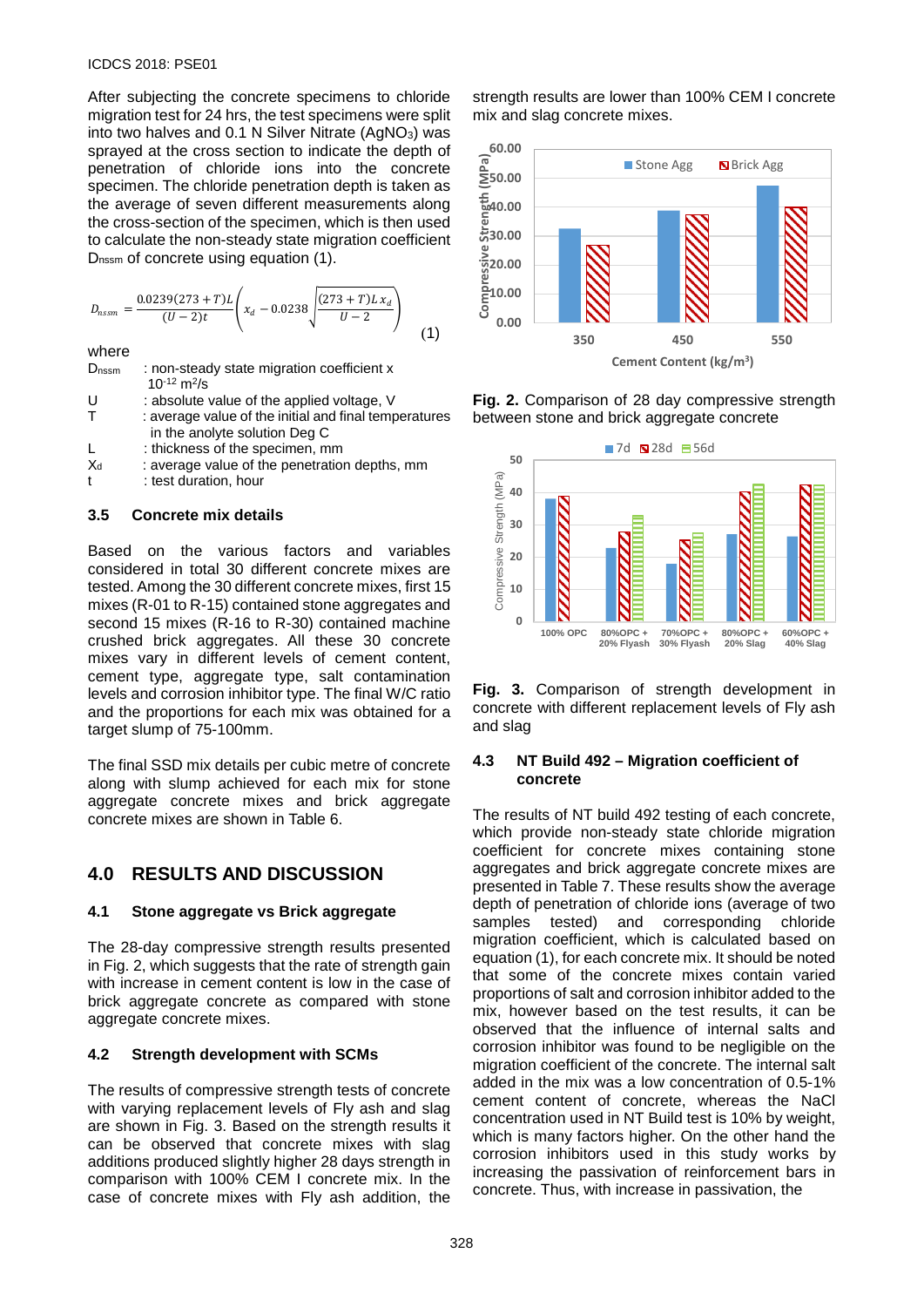#### **Table 6.** Concrete mix proportions

| Mix    | Free<br>w/c | <b>Cement</b><br>Content              | <b>CEMI</b> | <b>Fly</b><br>ash | Slag            |       | <b>Coarse Aggregate</b><br>(SSD) (kg) | Sand<br>(SSD) | <b>NaCl</b>         | Calcium        | Set<br>Retarder | Sika<br>Ferro<br>gaurd |
|--------|-------------|---------------------------------------|-------------|-------------------|-----------------|-------|---------------------------------------|---------------|---------------------|----------------|-----------------|------------------------|
| Ref    | ratio       | (kg)                                  | (kg)        | (kg)              | (kg)            | 20 mm | 10 mm                                 | (kg)          | (Salt)              | <b>Nitrate</b> | (kg)            |                        |
| $R-1$  | 0.40        | 450                                   | 360         | $\mathbf 0$       | 90              | 493.5 | 493.5                                 | 658           | 2.25                | $\Omega$       | $\mathbf 0$     | 11.25                  |
| $R-2$  | 0.42        | 550                                   | 440         | 110               | $\Omega$        | 453.3 | 453.3                                 | 604.4         | $\overline{0}$      | $\overline{0}$ | $\overline{0}$  | $\overline{0}$         |
| $R-3$  | 0.47        | 450                                   | 360         | 90                | 0               | 496   | 497                                   | 662           | 2.25                | $\mathbf 0$    | $\mathbf 0$     | 11.25                  |
| $R-4$  | 0.45        | 450                                   | 270         | $\mathbf 0$       | 180             | 495.2 | 495.2                                 | 660.3         | 2.25                | $\mathbf 0$    | $\mathbf 0$     | 11.25                  |
| $R-5$  | 0.43        | 550                                   | 385         | 165               | $\Omega$        | 443   | 443                                   | 590.6         | $\Omega$            | $\Omega$       | $\mathbf 0$     | $\mathbf 0$            |
| $R-6$  | 0.43        | 450                                   | 315         | 135               | $\Omega$        | 480.8 | 480.8                                 | 641           | 2.25                | $\mathbf 0$    | $\mathbf 0$     | 11.25                  |
| $R-7$  | 0.42        | 450                                   | 450         | 0                 | $\Omega$        | 492   | 492                                   | 656           | 2.25                | $\mathbf 0$    | $\mathbf 0$     | 11.25                  |
| $R-8$  | 0.43        | 550                                   | 330         | 0                 | 220             | 456.2 | 456.2                                 | 608.3         | 0                   | 0              | 0               | 0                      |
| $R-9$  | 0.4         | 550                                   | 550         | $\mathbf 0$       | $\mathbf 0$     | 456.5 | 456.5                                 | 608.6         | $\mathbf 0$         | $\Omega$       | $\mathbf 0$     | $\mathbf 0$            |
| $R-10$ | 0.43        | 350                                   | 210         | $\mathbf 0$       | 140             | 529.8 | 529.8                                 | 706.4         | 3.5                 | 12.25          | 4.2             | $\mathbf 0$            |
| $R-11$ | 0.47        | 350                                   | 350         | 0                 | 0               | 524.4 | 524.4                                 | 699.1         | 3.5                 | 12.25          | 5.25            | $\mathbf 0$            |
| $R-12$ | 0.43        | 350                                   | 280         | 70                | 0               | 525.1 | 525.1                                 | 700.2         | 3.5                 | 12.25          | 4.2             | $\pmb{0}$              |
| $R-13$ | 0.38        | 550                                   | 440         | 0                 | 110             | 458.4 | 458.4                                 | 611.39        | $\mathbf 0$         | $\mathbf 0$    | $\mathbf 0$     | $\mathbf 0$            |
| $R-14$ | 0.45        | 350                                   | 280         | $\mathbf 0$       | 70              | 528.5 | 528.5                                 | 704.6         | 3.5                 | 12.25          | 4.2             | $\pmb{0}$              |
| $R-15$ | 0.44        | 350                                   | 245         | 105               | $\overline{0}$  | 518.6 | 518.6                                 | 691.4         | 3.5                 | 12.25          | 4.2             | $\overline{0}$         |
|        |             | <b>Brick Aggregate concrete mixes</b> |             |                   |                 |       |                                       |               |                     |                |                 |                        |
| $R-16$ | 0.56        | 350                                   | 350         | $\mathbf 0$       | $\mathbf 0$     |       | 748.3                                 | 748.3         | 1.75                | $\mathbf 0$    | $\mathbf 0$     | $\pmb{0}$              |
| $R-17$ | 0.41        | 450                                   | 270         | $\mathbf 0$       | 180             |       | 709.1                                 | 709.1         | $\mathbf 0$         | 15.75          | 5.4             | $\pmb{0}$              |
| $R-18$ | 0.57        | 350                                   | 210         | 0                 | 140             |       | 752.1                                 | 752.1         | 1.75                | 0              | 0               | 0                      |
| $R-19$ | 0.38        | 550                                   | 440         | 110               | $\Omega$        |       | 647.5                                 | 647.5         | 5.5                 | $\Omega$       | $\mathbf 0$     | 13.75                  |
| $R-20$ | 0.39        | 450                                   | 360         | 90                | $\Omega$        |       | 710.8                                 | 710.8         | $\mathbf 0$         | 15.75          | 5.4             | $\mathbf 0$            |
| $R-21$ | 0.42        | 450                                   | 360         | $\mathbf 0$       | 90              |       | 706.6                                 | 706.6         | $\mathbf 0$         | 15.75          | 5.4             | $\mathbf 0$            |
| $R-22$ | 0.58        | 350                                   | 280         | 70                | $\Omega$        |       | 753.4                                 | 753.4         | 1.75                | $\mathbf 0$    | $\mathbf 0$     | $\mathbf 0$            |
| $R-23$ | 0.38        | 550                                   | 440         | 0                 | 110             |       | 667.7                                 | 667.7         | 5.5                 | 0              | $\mathbf 0$     | 13.75                  |
| $R-24$ | 0.61        | 350                                   | 280         | $\mathbf 0$       | $\overline{70}$ |       | 758.2                                 | 758.2         | 1.75                | $\mathbf 0$    | $\overline{0}$  | $\overline{0}$         |
| $R-25$ | 0.38        | 550                                   | 385         | 165               | $\overline{0}$  |       | 638.9                                 | 638.9         | 5.5                 | $\mathbf 0$    | $\pmb{0}$       | 13.75                  |
| $R-26$ | 0.55        | 350                                   | 245         | 105               | $\Omega$        |       | 739.9                                 | 739.9         | 1.75                | $\mathbf 0$    | $\mathbf 0$     | $\pmb{0}$              |
| $R-27$ | 0.35        | 550                                   | 330         | $\overline{0}$    | 220             |       | 664.4                                 | 664.4         | 5.5                 | $\mathbf 0$    | $\overline{0}$  | 13.75                  |
| $R-28$ | 0.4         | 450                                   | 315         | 135               | $\overline{0}$  |       | 693.4                                 | 693.4         | $\mathbf 0$         | 15.75          | 5.4             | $\overline{0}$         |
| $R-29$ | 0.37        | 550                                   | 550         | $\mathbf 0$       | 0               |       | 652.1                                 | 652.1         | 5.5                 | 0              | 0               | 13.75                  |
| $R-30$ | 0.38        | 450                                   | 450         | $\mathbf 0$       | 0               |       | 704.2                                 | 704.2         | $\mathsf{O}\xspace$ | 15.75          | 5.4             | $\overline{0}$         |

threshold chloride level to break the passivation increases.

The chloride migration test results for concrete mixes with 350 kg/m<sup>3</sup> cement content as presented in Fig. 4. suggests that stone aggregate concrete mixes performed much better as compared with brick aggregate. The significant difference in chloride diffusion coefficient values between stone and brick aggregate concrete are mainly attributed to porous characteristics of brick aggregates in concrete, which provide easier path for chloride ions to penetrate in the concrete. Comparison between different cement types used in these mixes suggest that Fly ash and slag additions in the mix reduced the migration coefficient values and improved the durability of the concrete. However, overall the performance of fly ash based concrete mixes performed better in resisting the ingress of chloride ions in concrete as compared with slag based concrete mixes.



**Fig. 4.** Comparison of Migration coefficient for different concrete mixes with  $350 \text{ kg/m}^3$  cement content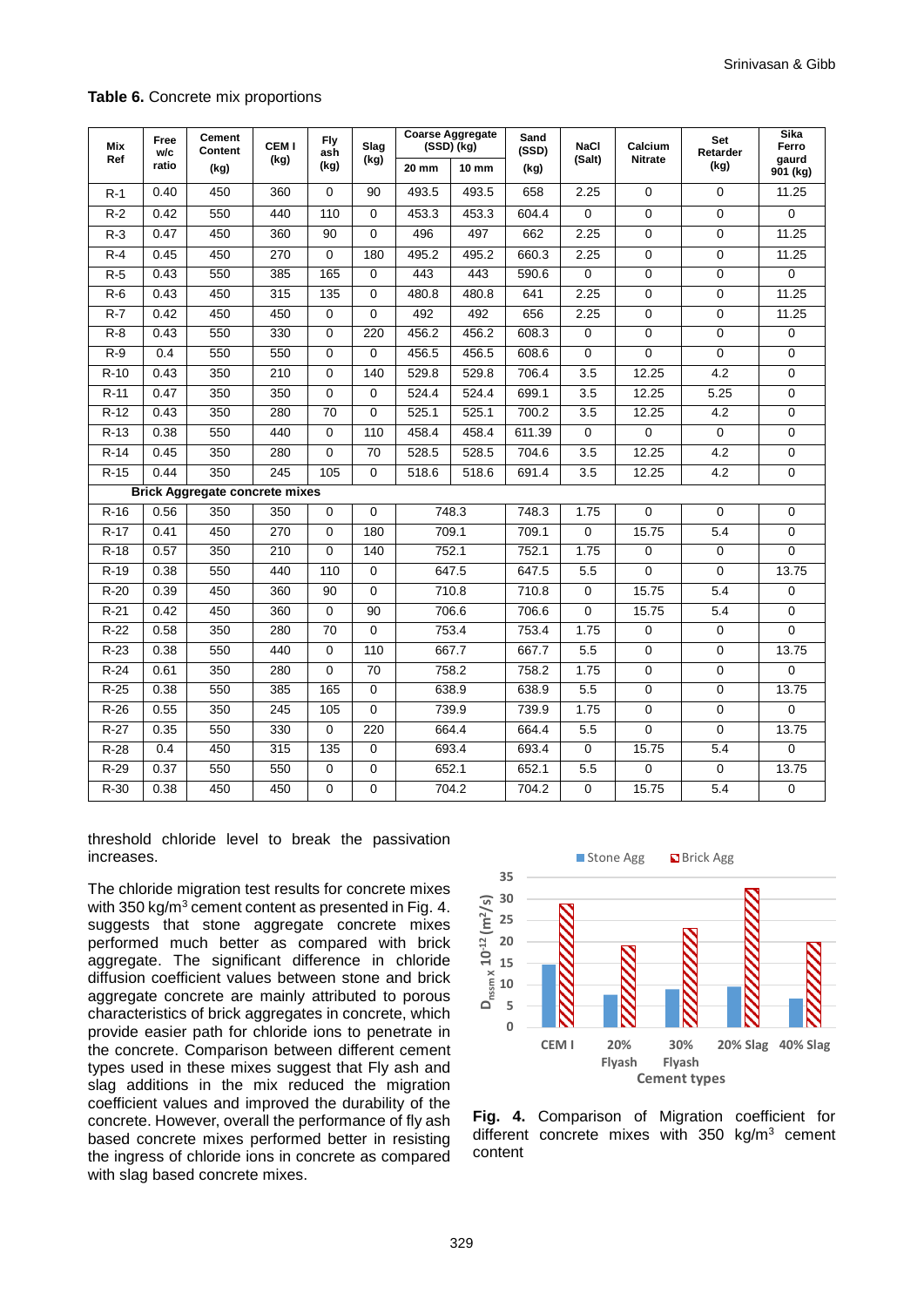| Mix Ref | w/c<br>Free                           | <b>Cement</b><br>Content | CEM I (kg) | <b>Fly</b><br>ash | Slag (kg)   | Slump | <b>Chloride</b><br><b>Penetration</b> | <b>Migration</b><br>Coefficient,<br><b>Dnssm</b> |
|---------|---------------------------------------|--------------------------|------------|-------------------|-------------|-------|---------------------------------------|--------------------------------------------------|
|         | ratio                                 | (kg)                     |            | (kg)              |             | (mm)  | depth - xd<br>(mm)                    | $(X10^{-12}$<br>m <sup>2</sup> /s                |
| $R-1$   | 0.4                                   | 450                      | 360        | $\Omega$          | 90          | 75    | 16.69                                 | 12.7                                             |
| R-2     | 0.42                                  | 550                      | 440        | 110               | $\mathbf 0$ | 75    | 9.69                                  | 4.18                                             |
| $R-3$   | 0.47                                  | 450                      | 360        | 90                | $\mathbf 0$ | 130   | 10.88                                 | 4.83                                             |
| $R-4$   | 0.45                                  | 450                      | 270        | $\mathbf 0$       | 180         | 70    | 11.56                                 | 5.1                                              |
| $R-5$   | 0.43                                  | 550                      | 385        | 165               | $\mathbf 0$ | 135   | 8.06                                  | 3.02                                             |
| $R-6$   | 0.43                                  | 450                      | 315        | 135               | $\mathbf 0$ | 90    | 13                                    | 4.49                                             |
| R-7     | 0.42                                  | 450                      | 450        | 0                 | $\mathbf 0$ | 75    | 17.41                                 | 9.77                                             |
| $R-8$   | 0.43                                  | 550                      | 330        | $\mathbf 0$       | 220         | 82    | 8.84                                  | 3.92                                             |
| $R-9$   | 0.4                                   | 550                      | 550        | 0                 | 0           | 120   | 17                                    | 11.49                                            |
| $R-10$  | 0.43                                  | 350                      | 210        | $\mathbf 0$       | 140         | 75    | 14.66                                 | 6.79                                             |
| $R-11$  | 0.47                                  | 350                      | 350        | $\mathbf 0$       | 0           | 85    | 22.8                                  | 14.7                                             |
| $R-12$  | 0.43                                  | 350                      | 280        | 70                | $\Omega$    | 95    | 16.07                                 | 7.71                                             |
| $R-13$  | 0.38                                  | 550                      | 440        | 0                 | 110         | 70    | 15.15                                 | 8.33                                             |
| $R-14$  | 0.45                                  | 350                      | 280        | 0                 | 70<br>80    |       | 16.84                                 | 9.56                                             |
| $R-15$  | 0.44                                  | 350                      | 245        | 105               | $\mathbf 0$ | 90    | 20.41                                 | 8.97                                             |
|         | <b>Brick Aggregate Concrete Mixes</b> |                          |            |                   |             |       |                                       |                                                  |
| $R-16$  | 0.56                                  | 350                      | 350        | $\mathbf 0$       | $\mathbf 0$ | 75    | 28.44                                 | 28.76                                            |
| $R-17$  | 0.41                                  | 450                      | 270        | $\mathbf 0$       | 180         | 95    | 19.75                                 | 11.58                                            |
| $R-18$  | 0.57                                  | 350                      | 210        | $\mathbf 0$       | 140         | 72    | 26.69                                 | 19.91                                            |
| $R-19$  | 0.38                                  | 550                      | 440        | 110               | $\mathbf 0$ | 80    | 24.38                                 | 17.86                                            |
| $R-20$  | 0.39                                  | 450                      | 360        | 90                | 0           | 130   | 20.5                                  | 11.96                                            |
| $R-21$  | 0.42                                  | 450                      | 360        | $\mathbf 0$       | 90          | 80    | 23.13                                 | 22.28                                            |
| $R-22$  | 0.58                                  | 350                      | 280        | 70                | 0           | 70    | 26.5                                  | 19.06                                            |
| $R-23$  | 0.38                                  | 550                      | 440        | $\mathbf 0$       | 110         | 80    | 18.28                                 | 16.82                                            |
| $R-24$  | 0.61                                  | 350                      | 280        | $\mathbf 0$       | 70          | 70    | 26.13                                 | 32.38                                            |
| $R-25$  | 0.38                                  | 550                      | 385        | 165               | $\mathbf 0$ | 90    | 21.31                                 | 13.91                                            |
| $R-26$  | 0.55                                  | 350                      | 245        | 105               | $\mathbf 0$ | 72    | 26.69                                 | 23.16                                            |
| $R-27$  | 0.35                                  | 550                      | 330        | $\mathbf 0$       | 220         | 87    | 10.94                                 | 9.58                                             |
| $R-28$  | 0.4                                   | 450                      | 315        | 135               | 0           | 110   | 20.13                                 | 14.07                                            |
| $R-29$  | 0.37                                  | 550                      | 550        | 0                 | $\mathbf 0$ | 100   | 16.92                                 | 24.11                                            |
| $R-30$  | 0.38                                  | 450                      | 450        | $\mathbf 0$       | $\mathbf 0$ | 75    | 22.38                                 | 21.72                                            |

<span id="page-9-0"></span>**Table 7.** Slump, non-steady state migration coefficient and durability cover for 75 year design life

The comparison of migration coefficient of concrete mixes with 450 kg/m3 cement content (presented in [Fig.](#page-10-0) 5) suggests that overall the migration coefficient values reduced with increase in cement content of the concrete. The comparison between two different aggregate types used in the concrete clearly suggests that the stone aggregate concrete mixes have performed better with low migration coefficient values as compared with brick aggregate concrete mixes. The comparison between different cement types suggest that the concrete mix with Fly ash addition has performed the best with very low values of chloride migration coefficient.

The higher cement content of  $550 \text{ ka/m}^3$  in concrete has marginally improved the performance of concrete as presented in [Fig.](#page-10-1) 6. It is interesting to note that in the case of 100% CEM I mixes, the migration coefficient values slightly increased at higher cement content for both stone aggregate and brick aggregate concrete mixes. The performance of stone aggregate mixes was observed to be better than the brick aggregate concrete mixes. Moreover, stone aggregate mixes with blended cements performed better than the pure CEM I mix and concrete with 30% Fly ash has performed the best in terms of lowest migration coefficient among all the concrete mixes tested.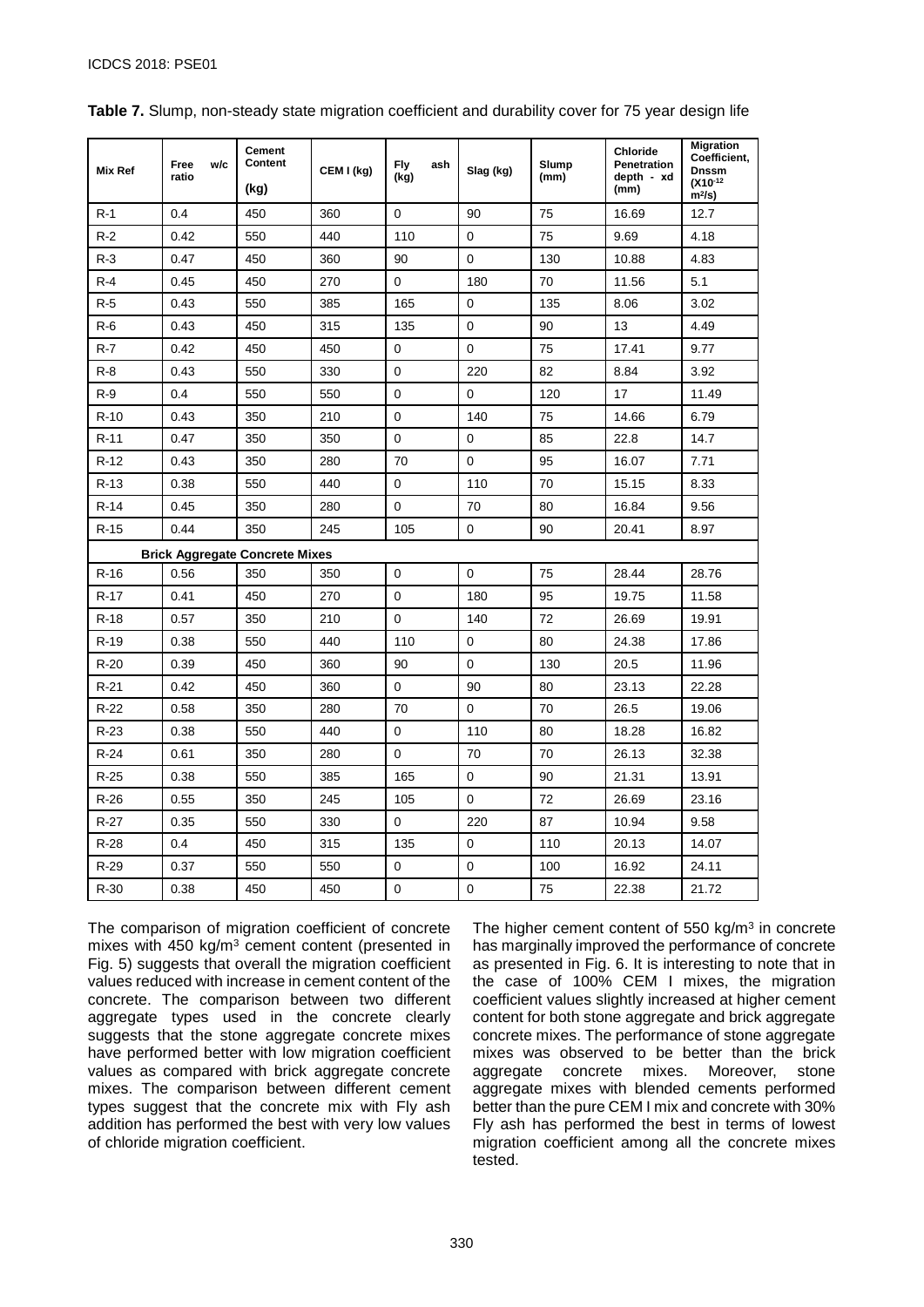

<span id="page-10-0"></span>**Fig. 5.** Comparison of Migration coefficient for different concrete mixes with  $450 \text{ kg/m}^3$  cement content



<span id="page-10-1"></span>**Fig. 6.** Comparison of Migration coefficient for different concrete mixes with 550 kg/m<sup>3</sup> cement content

### **5.0 SERVICE – LIFE MODELLING**

The translation of durability parameter such as chloride migration coefficient to real time performance values such as service life of concrete is very important for the implementation of durability design of concrete. In the case of concrete exposed to marine environment, the durability design will be based on predicting the time of initiation of reinforcement corrosion in concrete. Various service life models were developed to predict the time of initiation of corrosion using large amounts of empirical data on the chloride ion penetration in concrete, migration coefficient of concrete, threshold chloride content to initiate corrosion of concrete, concrete cover and influence of blended cements on corrosion of reinforcement.

There are two distinct approaches to model the deterioration mechanisms:

- 1) Deterministic approach, which assumes that an outcome is certain. A defined set of input parameters (e.g. cover, w/c ratio, relative humidity) when analysed will give a unique, nonvarying output
- 2) Stochastic approach, which assumes that some of the input parameters will vary within defined distributions and a random element is generated so that defined input parameters will give different outputs for each run of the model. Multiple runs are used to estimate a probability distribution.

There are a range of deterministic models available, for example:

- CARBUFF (CSTR 61 carbonation model)
- AGEDDCA (CSTR 61 chloride model)
- Life365 (freely downloadable chloride model)

These deterministic models will give a definitive result for a set of input parameters.

In this study a bespoke stochastic approach based deterioration model "CorrPredict" was used to evaluate different concrete mixes for predicting service-life of concrete structures in coastal environment.

The CorrPredict chloride model developed based on the stochastic approach incorporated in the Model Code for service life design detailed in fib Bulletin 34. The model is based on the limit-state equation (eq 2) in which the threshold chloride level (Ccrit) is compared to the actual chloride concentration at the depth of the reinforcing steel at time t.

$$
C_{crit} = C(x = a, t)
$$
  
=  $C_0 + (C_{s, dx} - C_0) \left[ 1 - erf \frac{d_c - \Delta x}{2 \times \sqrt{\left( \left\{ exp \left( b_e \left( \frac{1}{T_{ref}} - \frac{1}{T_{real}} \right) \right) \right\} D_{RCM,0} \cdot k_t \cdot \left[ \frac{t_0}{t} \right]^a \right) t} \right]}$   
(2)

All variables in the limit state function are statistically quantified (mean, standard deviation, and type of distribution function). The input values used in the CorrPredict chloride model for predicting the service life of a concrete element in marine splash zone is shown in Table 8. A sample screen shot of the Corrpredict model used in this study is shown in Fig.7.

#### **5.1 Influence of climate change**

The sea level rise due to climate change will increase the salinity levels in river water. Based on climate change modelling, the effects of future climate change on river salinity was observed to be more predominant in southwest coastal region of Bangladesh (Dasgupta *et al.* 2014). Based on the climate change modelling for coastal districts in Bangladesh (Dasgupta *et al.* 2014), in the worst case scenario, salinity intrusions cover the exposed coastal districts, for example the 5ppt line (5000ppm) moves further inland covering most of the Bagerhat district by 2050. Therefore, to design climate resilient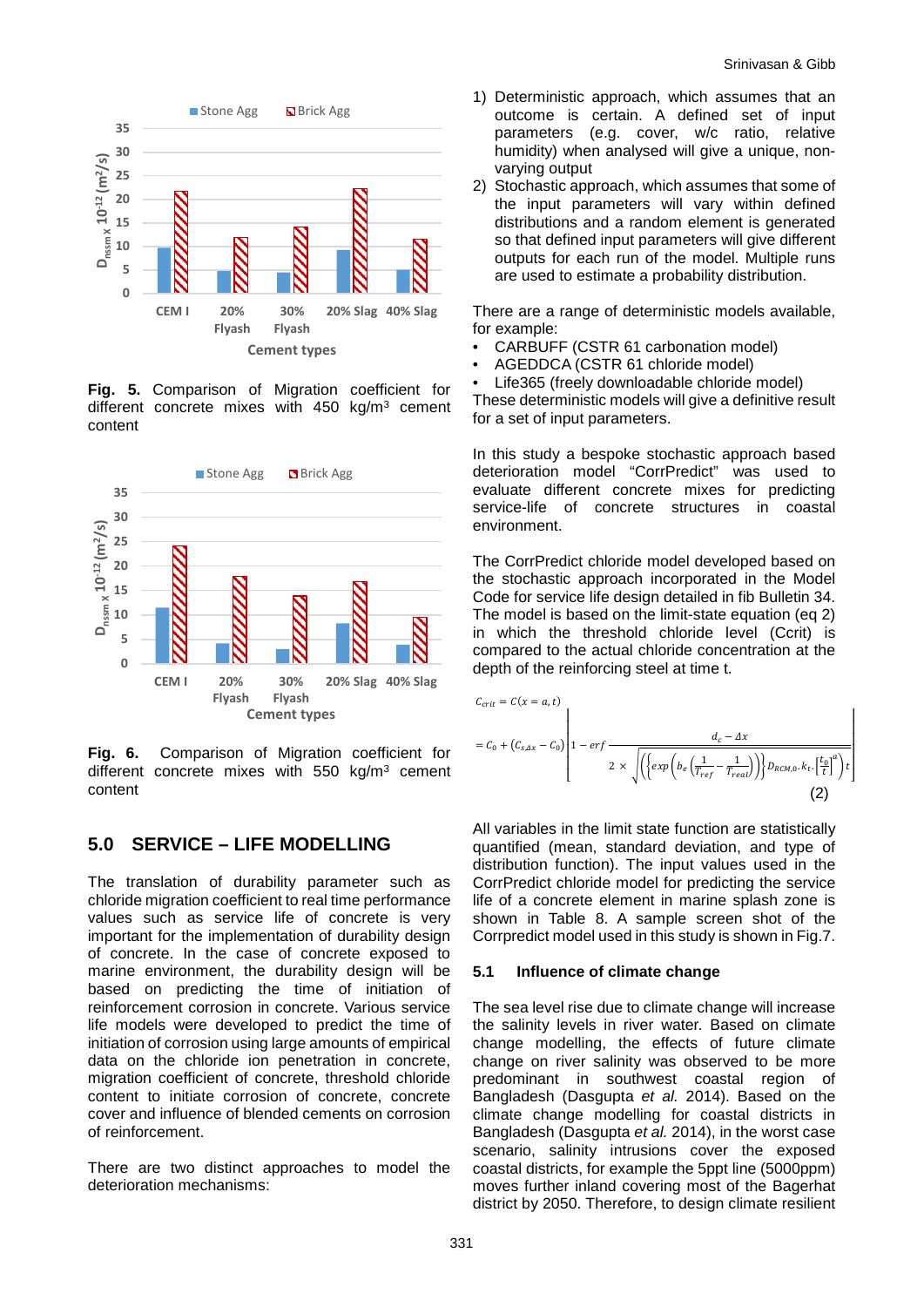#### ICDCS 2018: PSE01

concrete structures in coastal regions of Bangladesh, the concrete specifications should consider future salinity levels as 5000ppm and design the concrete to resist the increased salinity and associated corrosion related deterioration.

Based on the salinity levels of water, chloride content of concrete tested in the condition survey phase and future salinity levels estimated by climate change models, the exposure conditions in coastal regions of Bangladesh has been classified into four different classes as presented in [Table 8.](#page-12-0) For each exposure class the design surface chloride content of concrete was assumed based on interpolation of empirical values established for similar exposure conditions in Europe and Middle-eastern countries. The assumed

#### **Table 8.** Input values used in CorrPredict Chloride model for concrete element in marine splash zone

| Variable             | <b>Description</b>                                      | Unit                                     | <b>Distribution</b>                  | <b>Mean value</b>     | <b>Standard Deviation</b> |
|----------------------|---------------------------------------------------------|------------------------------------------|--------------------------------------|-----------------------|---------------------------|
| $d_c$                | Concrete cover                                          | mm                                       | Normal distribution                  | Target 50mm           | 6                         |
| $\Delta x$           | Depth of convection zone<br>(ingress not to Fick's Law) | mm                                       | BetaD                                | 8.9                   | 3.6                       |
| $C_{crit}$           | Critical<br>chloride<br>concentration                   | % by weight<br>cement                    | BetaD:<br>$0.2 \leq C_{crit} \leq 2$ | 0.60                  | 0.15                      |
| $C_{s, \Delta x}$    | Concentration of chloride at<br>depth $\Delta x$        | $\%$<br>by weight<br>cement              | Normal<br>Log<br><b>Distribution</b> | 2.94 (slag)           | 1.0                       |
|                      |                                                         |                                          |                                      | 2.1 (CEM I)           |                           |
|                      |                                                         |                                          |                                      | 2.88 (Fly ash)        |                           |
| $C_0$                | Background chloride                                     | % by weight<br>cement                    | Deterministic                        | 0.15                  | $\blacksquare$            |
| $b_e$                | Regression variable                                     | K                                        | Normal                               | 4800                  | 700                       |
| $\mathcal{T}_{real}$ | Temperature of the structural<br>element or ambient     | $\overline{\mathsf{K}}$                  | Normal                               | 299                   | 10                        |
| $T_{ref}$            | Standard test temperature                               | K                                        | Constant                             | 299                   | $\blacksquare$            |
| $D_{RCM,0}$          | Diffusion coefficient at time $t_0$                     | $\frac{10^{-12}}{m^2}$ m <sup>2</sup> /s | Normal distribution                  | Obtained from Table 6 |                           |
| a                    | Aging factor                                            |                                          | BetaD:                               | 0.6                   | 0.15 (depending on        |
|                      |                                                         |                                          | $0.2 \le a \le 2$                    |                       | cement)                   |
| $t_{0}$              | Time                                                    | years                                    | Deterministic                        | 0.0767                | $\blacksquare$            |
| Т                    | Design life                                             | vears                                    | Deterministic                        | 75                    | $\blacksquare$            |

#### **Project Description**

Name Bangladesh Project em Bridge Pier<br>I - Splash, GGBS, Against Formwork

#### Constants

|                          | E <sub>o</sub> (years) | 0.0767 |
|--------------------------|------------------------|--------|
| <b>Transfer variable</b> | Initial CI             |        |
| Ratio convert wt cement  | 6 Tref (K)             |        |
| to wt concrete           | Tall (years            |        |
| <b>Scenarios</b>         |                        |        |

|                 |                                                                                                                  |                                               |      |                    |                |                 | Surface                       |                         |     |            |          |                      |               |
|-----------------|------------------------------------------------------------------------------------------------------------------|-----------------------------------------------|------|--------------------|----------------|-----------------|-------------------------------|-------------------------|-----|------------|----------|----------------------|---------------|
|                 |                                                                                                                  | Drom, $0 \times 10^{-27}$ (m <sup>2</sup> /s) |      | Corit (%wt cement) |                | $\Delta x$ (mm) |                               | Age factor              |     | Cover (mm) |          |                      |               |
| No.             | Mean                                                                                                             | sd                                            | Mean | 5d                 | Mean           | 5d              | Newt<br>cement                | Mean.                   | 5D  | Mean       | Sd       | Time<br>(years)      | -Bet<br>value |
|                 | 3.92                                                                                                             | 0.784                                         | 0.6  | 0.15               | $\circ$        | 0               | 2.94                          | 0.45                    | 0.2 | 85         | 8        | 75                   | 1.25          |
|                 | 3.92                                                                                                             | 0.784                                         | 0.6  | 0.15               | $\circ$        | 0               | 2.94                          | 0.45                    | 0.2 | 90         | 8        | 75                   | 1.33          |
|                 | 3.92                                                                                                             | 0.784                                         | 0.6  | 0.15               | ō              | Ŭ.              | 2.94                          | 0.45                    | 0.2 | 95         | ß        | 75                   | E 45          |
|                 | 3.92                                                                                                             | 0.784                                         | 0.6  | 0.15               | o              | o               | 2.94                          | 0.45                    | 0.2 | 100        | 8        | 75                   | 1.52          |
|                 | 3.92                                                                                                             | 0.784                                         | 0.6  | 0.15               | Ō              | ō               | 2.94                          | 0.45                    | 0.2 | 105        | 8        | 75                   | 1.62          |
|                 | 3.92                                                                                                             | 0.764                                         | 0.6  | 0.15               | Ö.             | o               | 2.94                          | 0.45                    | 0.2 | 110        | B        | 75                   | 1.66          |
|                 | 3.92                                                                                                             | 0.784                                         | 0.6  | 0.15               | $\sigma$       | o               | 2.94                          | 0.45                    | 0.2 | 115        | $\bf{H}$ | 75                   | 1.78          |
|                 | 3.92                                                                                                             | 0.784                                         | 0.6  | 0.15               | $\circ$        | 0               | 2.94                          | 0.45                    | 0.2 | 120        | 8        | 75                   | 1.85          |
|                 | 3.92                                                                                                             | 0.784                                         | 0.6  | 0.15               | o              | o               | 2.94                          | 0.45                    | 0.2 | 125        | 8        | 75                   | 1.94          |
| 10 <sub>1</sub> | 3.92                                                                                                             | 0.764                                         | 0.6  | 0.15               | a              | o               | 2.94                          | 0.45                    | 0.2 | 130        | B        | 75                   | 2.05          |
|                 | -8 indicates the reliability that the carbonation depth<br>will not exceed the declared cover with the specified |                                               |      |                    |                |                 | <b>Probabilistic Analysis</b> |                         |     |            |          | Input for            |               |
|                 | service life of the structure                                                                                    |                                               |      |                    |                |                 |                               | Number of<br>iterations |     | 10000      |          | Initial<br>chlorides |               |
| Ref             | 43020.443                                                                                                        | Modelling by                                  |      | lan Gibb           | 12/10/17 v1.35 |                 |                               | Target-B                |     | 1.3        |          | Conc in soln         |               |

**Stochastic Values** 

Ambient Temperature Treal Normal

Depth convection zone Ax Beta D

Chloride migration coe Drcm Norma

Name Distribution

Beta D

be Norma

Cs, Ax Beta D

Corit Normal

AF Beta D

Norma

LB  $\overline{UB}$ 

 $15$ 

 $\sigma$  $\mu$ 

к.

 $\overline{72}$ 

 $0.15$ 

 $0.2$ 

 $0.78$ 

299

115

2.94

 $0.6$ 

 $\circ$ 

 $0.45$ 

3.92

Description

Cover

**Regression constant** 

Surface chlorides

**Critical Chioride** 

Age factor

# **CorrPredict Chloride Module** tage 1 Switch Probalistic<br>or Deterministic

**Reset Defaults** 

Define Surface Chioride source

Calculate



| ---     |                           |  |
|---------|---------------------------|--|
|         | fine the sourc of surface |  |
|         | orides and set population |  |
| ameters |                           |  |
|         |                           |  |

# Stage 3

# Stage 4

**Fig. 7.** Screen shot of the CorrPredict Chloride induced corrosion deterioration model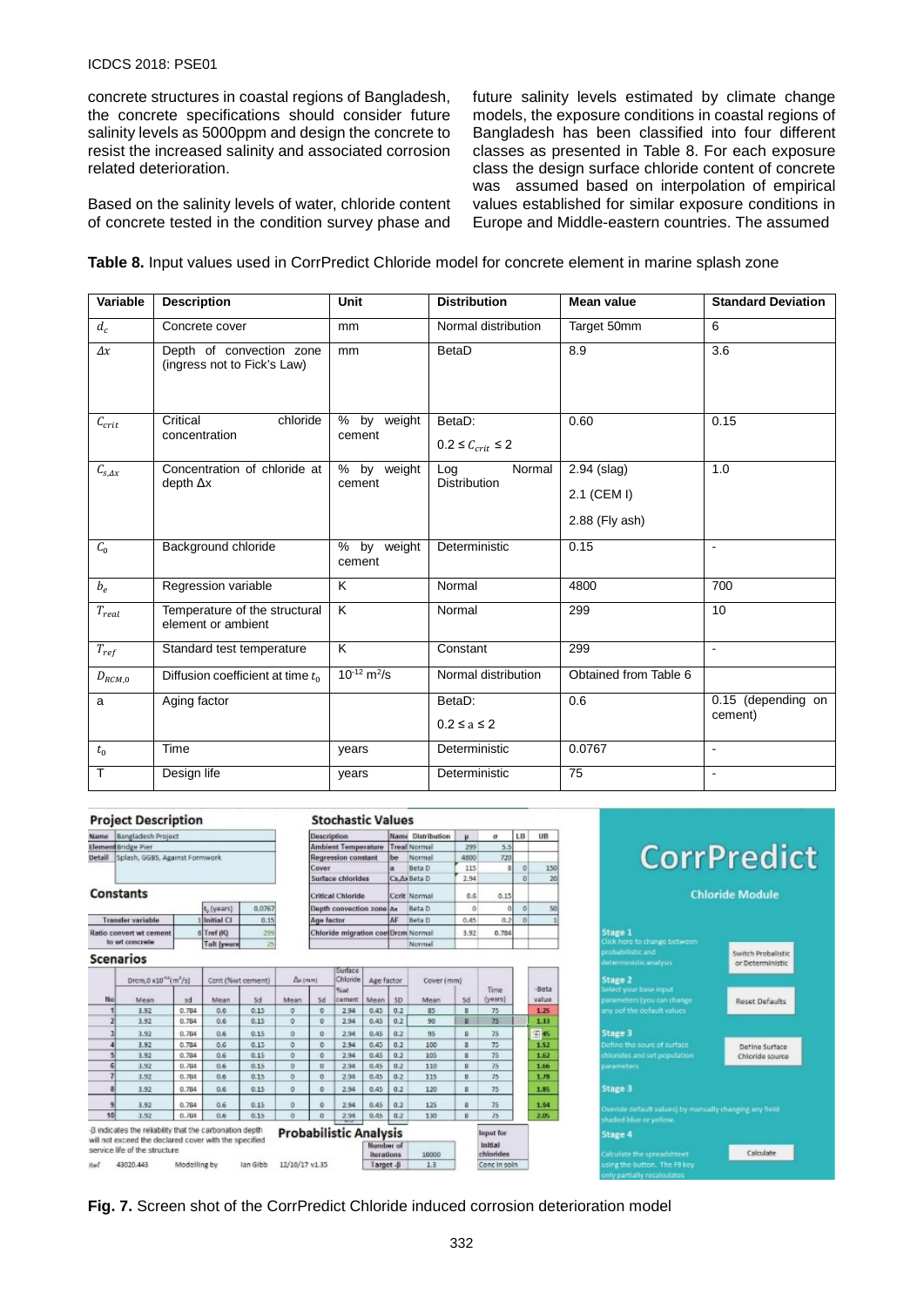<span id="page-12-0"></span>**Table 9.** Exposure classification in coastal regions of Bangladesh for chloride induced corrosion caused by external salts

| Coastal<br>region                                          | <b>Exposure</b><br>class | Service-life model input values                          |                                                                     |
|------------------------------------------------------------|--------------------------|----------------------------------------------------------|---------------------------------------------------------------------|
|                                                            |                          | <b>Parameter</b>                                         | Value                                                               |
| <1 km from<br>coastal line<br>(exposed<br>to sea<br>water) | Extreme                  | Surface chloride<br>(Cs)<br>CI concentration<br>in water | $4.5%$ of<br>cement<br>content<br>20,000 mg/l<br>(seawater)         |
| Exposed<br>coastal<br>districts                            | Severe                   | Surface chloride<br>(Cs)<br>CI concentration<br>in water | $1.6\%$ of<br>cement<br>content<br>5000 mg/l<br>(Brackish<br>water) |
| Inner<br>coastal<br>districts                              | Moderate                 | Surface chloride<br>(Cs)<br>CI concentration<br>in water | $1.2%$ of<br>cement<br>content<br>2500 mg/l                         |

values of surface chloride content of concrete and chloride concentration of water was used as input values in CorrPredict service life model.

#### **5.2 Service – life modelling results**

Based on the input values for CorrPredict service life model as presented in Table 8, and exposure specific input values given in Table 9, the minimum durability cover for different variations in concrete mixes was assessed for design life of 75 years. The minimum durability cover required for different concrete mixes are presented in Fig.8. The service life assessment of concrete mixes to calculate the minimum durability cover helps in identifying concrete mixes that can resist chloride ingress to reach reinforcement for design life of 75 years with realistic levels of cover.

For example, the comparison of minimum cover value required for extreme exposure condition suggest that the best suitable concrete mix will be 70% CEM I + 30% Fly ash mix with stone aggregates and 550 kg/m3 cement content at minimum cover of 70mm.

In general, for the three exposure conditions viz. Extreme, Severe and Moderate, the concrete mix with 30% Fly ash, stone aggregates and high cement content requires low minimum durability cover as compared with other concrete mixes. It can be observed from Fig.8, concrete mixes that contain 100% CEM I and/or brick aggregates require very high concrete cover, which will be impractical to implement and therefore cannot be recommended in all the three exposure conditions.

The comparison of minimum durability cover required for different concrete mixes with stone aggregates in extreme exposure condition is presented in [Fig.](#page-12-1) 8(a).



<span id="page-12-1"></span>**Fig. 8.** Minimum durability cover required for concrete mix with stone aggregates for 75 year design life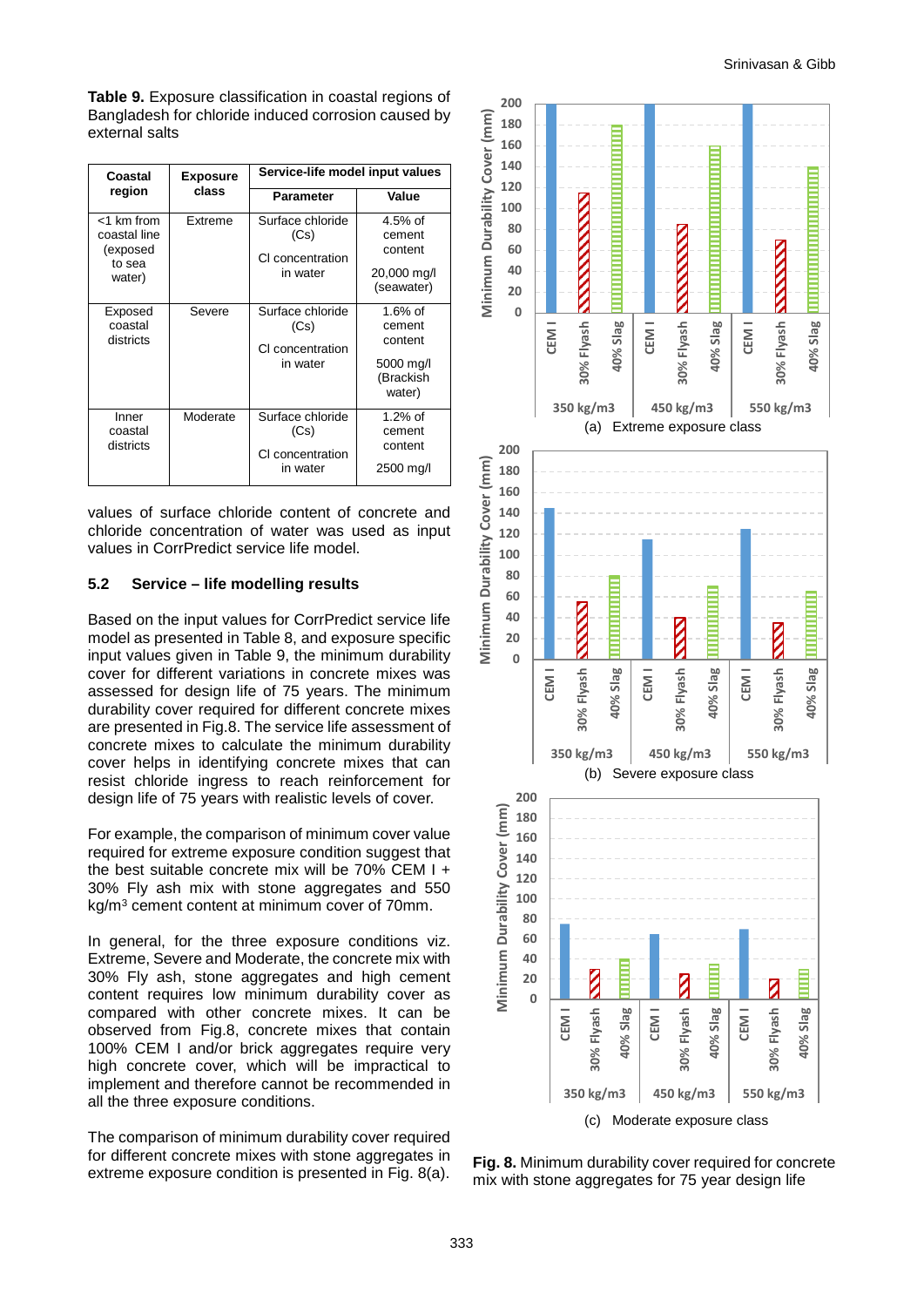#### ICDCS 2018: PSE01

It can be observed that the cover required in extreme exposure condition for most of the concrete mixes are quite high and impractical to specify. The lowest minimum durability cover of 70mm can be provided by concrete mix with 30% Fly ash and 550 kg/m3 cement content. It should be noted that in situ nominal cover includes fixing tolerance depending on the construction technique. However, with the fixing tolerance the nominal cover for reinforced concrete element in extreme exposure can be very high and impractical to achieve. Therefore, in the case of extreme exposure conditions, the concrete mix have minimum durability cover with additional protection measures such as use of corrosion inhibitors in the concrete mix to achieve the 75 year design life.

The comparison of minimum durability cover required for concrete mixes in severe exposure condition as shown in [Fig.](#page-12-1) 8(b) suggest that both CEM I and slag based concrete require high levels of cover. The minimum durability cover required for 30% Fly ash mix was observed to be low compared with other concrete mixes and therefore can be specified for severe exposure conditions experienced in exposed coastal districts of Bangladesh.

The comparison of minimum durability cover for moderate exposure class as shown in [Fig.](#page-12-1) 8(c) suggest that 30% Fly ash and 40% slag mixes require cover lower than 40 mm and therefore can be<br>specified for moderate exposure conditions specified for experienced in inner coastal districts of Bangladesh.

# **6.0 CONCLUSIONS**

The outcome of the durability testing and service-life assessment of various concrete mixes studied specifically for marine exposure conditions experienced in coastal regions of Bangladesh gives the following conclusions:

- This study confirms the importance of durability testing (NT Build 492 test) in designing the concrete mix for coastal regions of Bangladesh.
- The durability of brick aggregate concrete mixes was significantly poorer than the stone aggregate concrete mixes
- The durability performance of concrete improved with increase in cement content of the concrete. However, in the case of 100% CEM I concrete mix no further improvement in durability performance was observed with increase in cement content from  $450 \text{ kg/m}^3$  to  $550 \text{kg/m}^3$ .
- Concrete mixes with Fly ash addition showed better durability performance in comparison to slag based concrete mix. In general, among the different cement types, 100% CEM I concrete mix showed poor durability performance as compared to blended cement based concrete mix.
- Among all the concrete mixes tested in the experimental programme, concrete mix with 30% Fly ash as cementitious addition and 550  $kg/m<sup>3</sup>$  cement content showed the best durability<br>performance to resist chloride induced performance to corrosion.
- The service-life modelling assessment of different concrete mixes suggest that 30% fly ash mixes require more realistic and low durability cover as compared with 100% CEM I and slag mixes.

#### **Acknowledgement**

The authors would like to acknowledge the funding from DfID through Research for Community Access Partnership (ReCAP) programme and managed by Cardno emerging markets UK. The authors would also like to greatly acknowledge the local support provided by LGED engineers throughout the tenure of the project. The kind contribution of cement products supplied by Bashundhara cement, Bangladesh and corrosion inhibitor supplied by Yara Intl ASA, Norway are greatly acknowledged.

#### **References**

- Ahmad,M, 2005, Living in the Coast Urbanisation, Program development office, Integrated coastal zone management plan, June 2005
- ADB, 2013, TA-8128 BAN: Preparing coastal towns infrastructure improvement project- FR Vol 2: Appendix 4 – Climate change assessment and adaptation, Asian Development Bank report 2013
- Ahmed, A.A.M, Mahzuz, H.M.A and Yusuf, M.A, 2010, Minimising the stone dust through a sustainable way: a case study of stone crushing industry of Sylhet, Proceedings of International Conference on Environmental Aspects of Bangladesh (ICEAB10), pp 215-218, Japan, Sept. 2010
- Alam, M.J.B, Awal, A.S.M.A, Hasan, A, Banik, B.K, Islam, S and Hasan, M.M, 2006, Possible use of Fly ash generated from Barapukeria power plant for sustainability, ARPN Journal of Engineering and Applied Sciences, VOL.1, NO.3, pp 60-63.
- Abdur Rashid, M, Abdus Salam, M, Kumar Shill, S and Kowsur Hasan, M, 2012, Effect of Replacing Natural Coarse Aggregate by Brick Aggregate on the Properties of Concrete, DUET Journal, Vol. 1, Issue 3, June 2012, pp17-22.
- Akhtaruzzaman and Hasnat, 1983, Properties of concrete using crushed brick as aggregate, Concr. Int. 1983 (1983) 58–63.
- Ahmed, S and Saiful Amin, A.F.M 1998, Effect of curing conditions on compressive strength of brick aggregate concrete, Journal of Civil Engineering, The institution of Engineers, Vol CE 26, No 1, pp37- 49.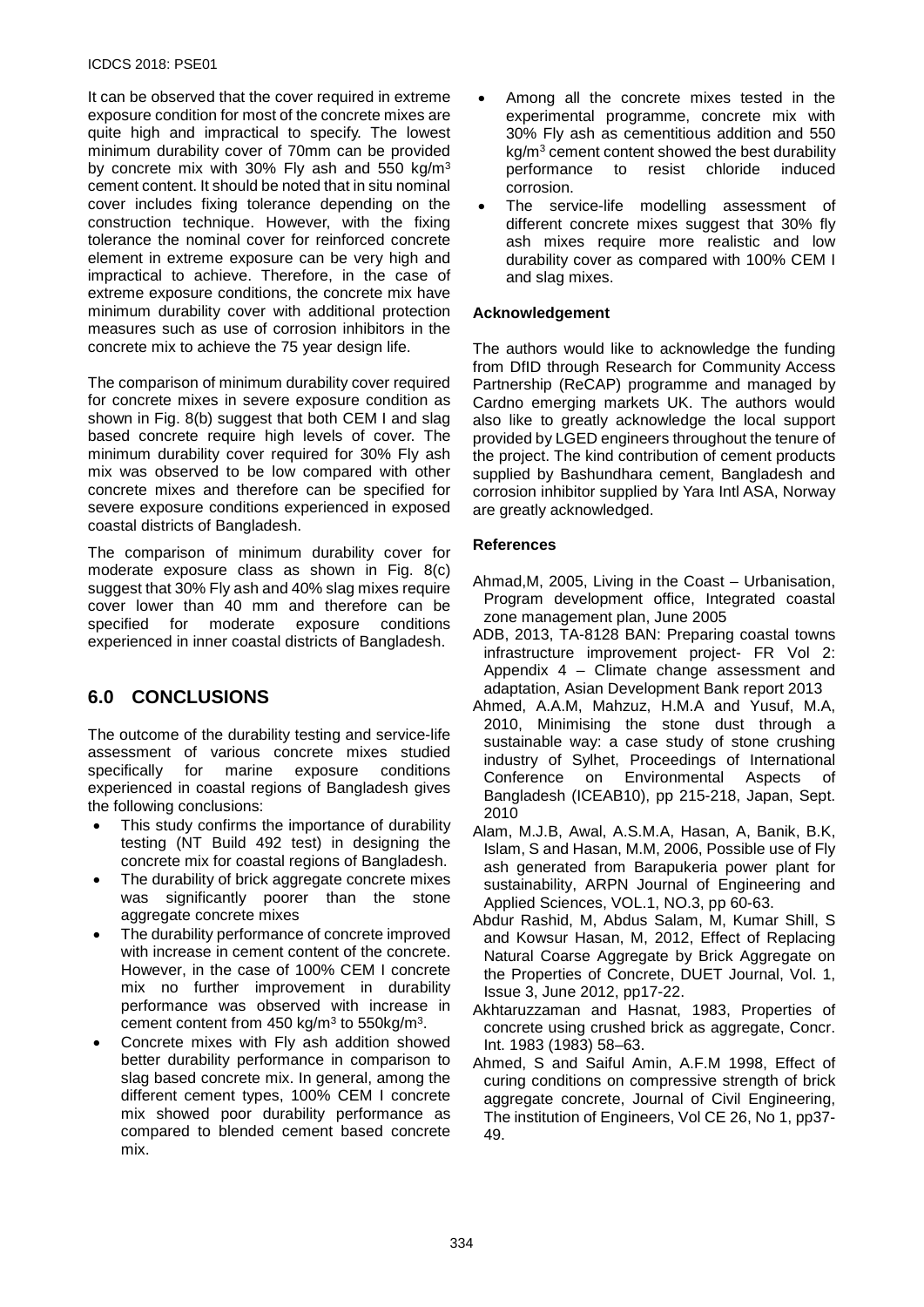- Aminul Islam, M 2015, Corrosion behaviours of high strength TMT steel bars for reinforcing cement concrete structures, Procedia Engineering 125 ( 2015 ) 623 – 630.
- Adamson,M, Razmjoo, A and Poursaee, A, 2015, Durability of concrete incorporating crushed brick as coarse aggregate, Construction and Building Materials 94 (2015) 426–432.
- Baghabra Al-Amoudi OS, Maslehuddin M, Lashari AN, Almusallam AA. 2003 "Effectivenss of corrosion inhibitors in contaminated concrete. Cement and Concrete Composites 25, 439-449
- BDS 197-1: 2003 Cement Part 1: Composition, specifications and conformity criteria for common cements. Bangladesh Standards and Testing Institution 2003
- Bosunia, S.Z and Choudhury, J.R, 2001, Durability of concrete in coastal areas of Bangladesh, Journal of Civil Engineering, The institution of Engineers, Vol CE 29, No. 1, pp 41-53.BRE SD1, 2005, Concrete<br>in aggressive ground, Building Research in aggressive ground, Building Research Establishment, Third Edition, 2005
- Bektas,F, 2014, Alkali reactivity of crushed clay brick aggregate, Construction and Building Materials 52 (2014) 79–85.
- BNBC 2011, Bangladesh National Building Code, Volume-2, Chapter 8 – Detailing of reinforcement in Concrete Structures, pp 6.1-6.34.
- BS 8500-1:2015+A1:2016. Concrete Complementary British Standard to BS EN 206. Part 1: Method of specifying and guidance for the specifier. Tables A4 and A5. The British Standards Institution 2016
- BS EN 197-1:2011 Cement. Composition, specifications and conformity criteria for common cements. British Standards Institution 2011
- BS EN 450-1: 2012 Fly ash for concrete. Definition, specifications and conformity criteria. British Standards Institution 2012
- Dasgupta, S, Kamal, F.A, Khan, Z.H, Choudhury, S and Nishat, 2014 A, River salinity and climate change – Evidence from coastal Bangladesh, World Bank Development research group, Policy research working paper 6817, March 2014
- EN 15167-1:2006 Ground granulated blast furnace slag for use in concrete, mortar and grout - Part 1: Definitions, specifications and conformity criteria. European Standard 2006
- fib Bulletin 34. Model code for service life design, 2006
- Gibb, I, 2014, The changing future of cement and concrete – threat or opportunity; specifying concrete for durability, , The Institute of Concrete Technology Yearbook: 2014-2015, 19th edition
- Gunter, B.G and Rahman, A.A, 2012, Bangladesh and the Copenhagen accord: how much carbon dioxide might Bangladesh emit in 2050?, Environmental Economics, Vol 3, issue 1, pp 58-73.
- IDLC 2013, Research report on Cement sector of Bangladesh, IDLC Finance Ltd, April 2011. (http://www.idlc.com/sector\_coverage/1332569363 Research%20Report%20on%20Cement%20Secto r%20of%20BD-Initiation,%20April%2005,2011.pdf)
- Islam, M.M and Islam, M.S 2010, Strength behaviour of mortar using Fly ash as partial replacement of cement, Concrete Research Letters, Vol. 1(3) pp 98-106.
- Islam, M.M and Islam, M.S, 2014, Strength and Durability Characteristics of Concrete made with Fly-Ash Blended Cement, Australian Journal of Structural Engineering, Volume 14, Issue 3, pp 303-319.
- Islam, M.M and Islam, M.S, 2014, Utilisation of natural resources for sustainable development:Role of Bangladeshi Fly ash, Journal of Civil Engineering (IEB), 42 (1) (2014) 137-152
- Khaloo, A. R. (1994). "Properties of concrete using crushed clinker brick as coarse aggregate." ACI Mater. J., 91(2), 401–407.
- Life-365 v2.2.1 User's Manual, the Life-365 Consortium III, The Silica Fume Association, Lovettsville, VA, Dec. 2013, 86 pp
- LGED, 2015, Building Design Standard Letter- 2015
- Mansur, M.A, Wee, T.H and Lee, S.C, 1999, Crushed bricks as coarse aggregate for concrete, Materials Journal, Vol 96, Issue 4, pp478-484.
- Moinul Islam, M, Saiful Islam, M, Mondal, B.P and Rafiqul Islam, M, 2010, Strength behavior of concrete using slag with cement in sea water environment, Journal of Civil Engineering (IEB), 38 (2) (2010) 129-140.
- Moinul Islam, M, Saiful Islam, M Al-Amin, M and Mydul Islam, M, 2011, Suitability of sea water on curing and compressive strength of structural concrete, Journal of Civil Engineering (IEB), 40 (1) (2012) 37-45.
- Mondal, S, Saiful Islam, A.K.M and Madhu, M.K, 2013, Development of four decade long climate scenario & Trend – Temperature, Rainfall, Sunshine & Humidity, Study report by Institute of Water and Flood Management, Comprehensive Disaster Management Programme (CDMP II), June 2013
- NT Build 492, Concrete, Mortar and Cement-based repair materials: Chloride migration coefficient from Non-steady-state migration experiments, Nordtest method, Espoo, 1999
- Rahman S, and Rahman M A, 2015, Climate extremes and challenges to infrastructure development in coastal cities in Bangladesh, In Weather and Climate Extremes, Volume 7, 2015, Pages 96-108
- Serajuddin, M, 1998 Some geotechnical studies on Bangladesh soils: A summary of papers between 1957-1996, Journal of Civil Engineering, Institute of Engineers, Vol. CE 26, No. 2, 1998
- Tammim, M.M, Dhar, A and Hossain, M.S, 2013, Fly ash in Bangladesh – an Overview, International Journal of Scientific & Engineering Research, Volume 4, Issue 4, April 2013.
- Tang, L., 'Chloride transport in concrete— Measurement and prediction', PhD thesis, P-96:6, Dept. of Building Materials, Chalmers University of Technology, Gothenburg, Sweden, (1996).